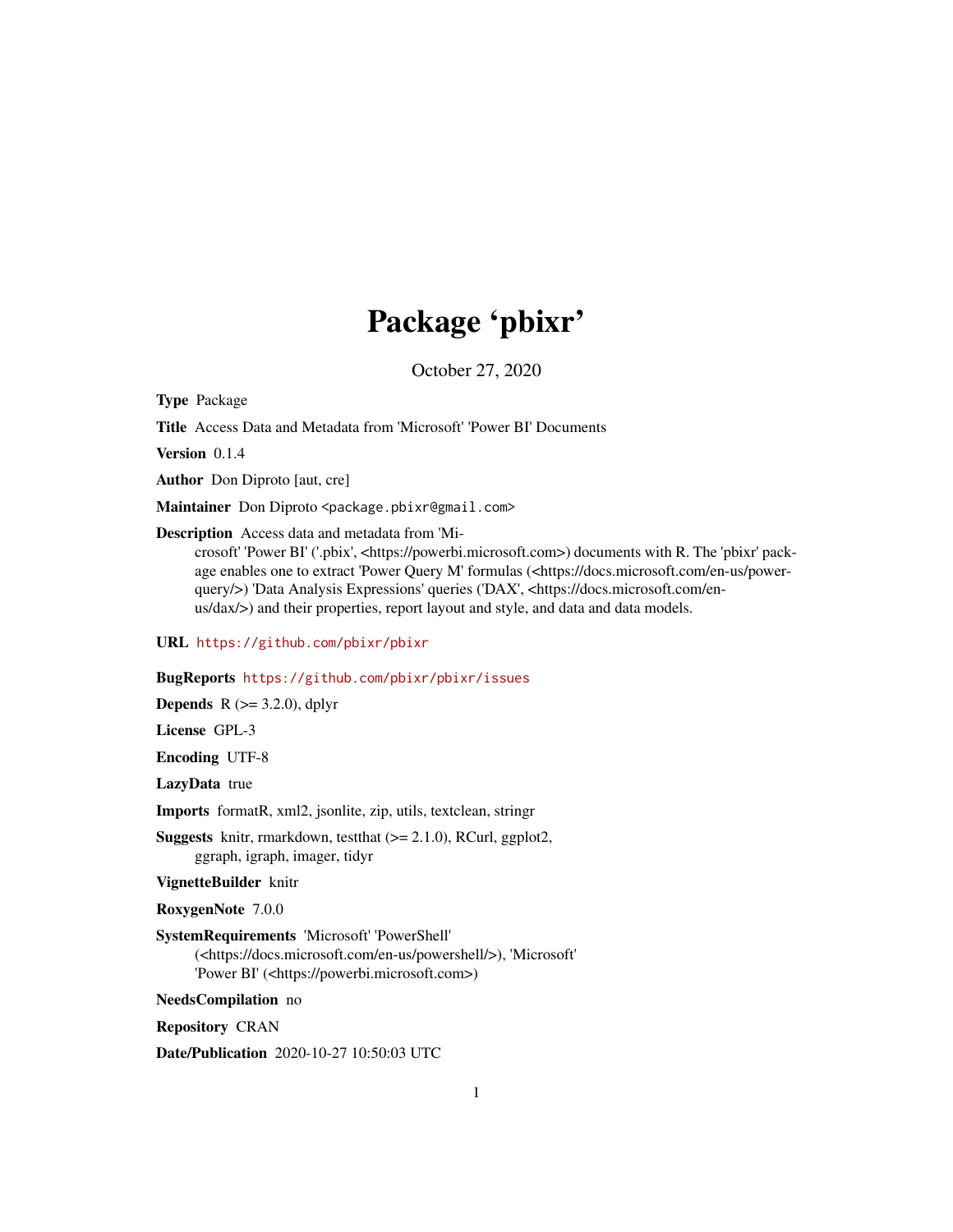# <span id="page-1-0"></span>R topics documented:

| Index | 30 |
|-------|----|

f\_clean\_under\_the\_hood

*Remove 'DataModel' from the Collection of Files Compressed in a '.pbix'*

# Description

'.pbix' is decompressed, making its collection of files available for manipulation. 'DataModel' is removed from the collection. Files remaining in the collection are (1) compressed to form a modified '.pbix' and (2) deleted.

# Usage

f\_clean\_under\_the\_hood(input\_file\_pbix, collection\_files\_pbix, output\_pbix)

# Arguments

input\_file\_pbix Path of the input '.pbix'. collection\_files\_pbix Directory of the decompressed files associated with the '.pbix'. output\_pbix Path of the modified '.pbix'.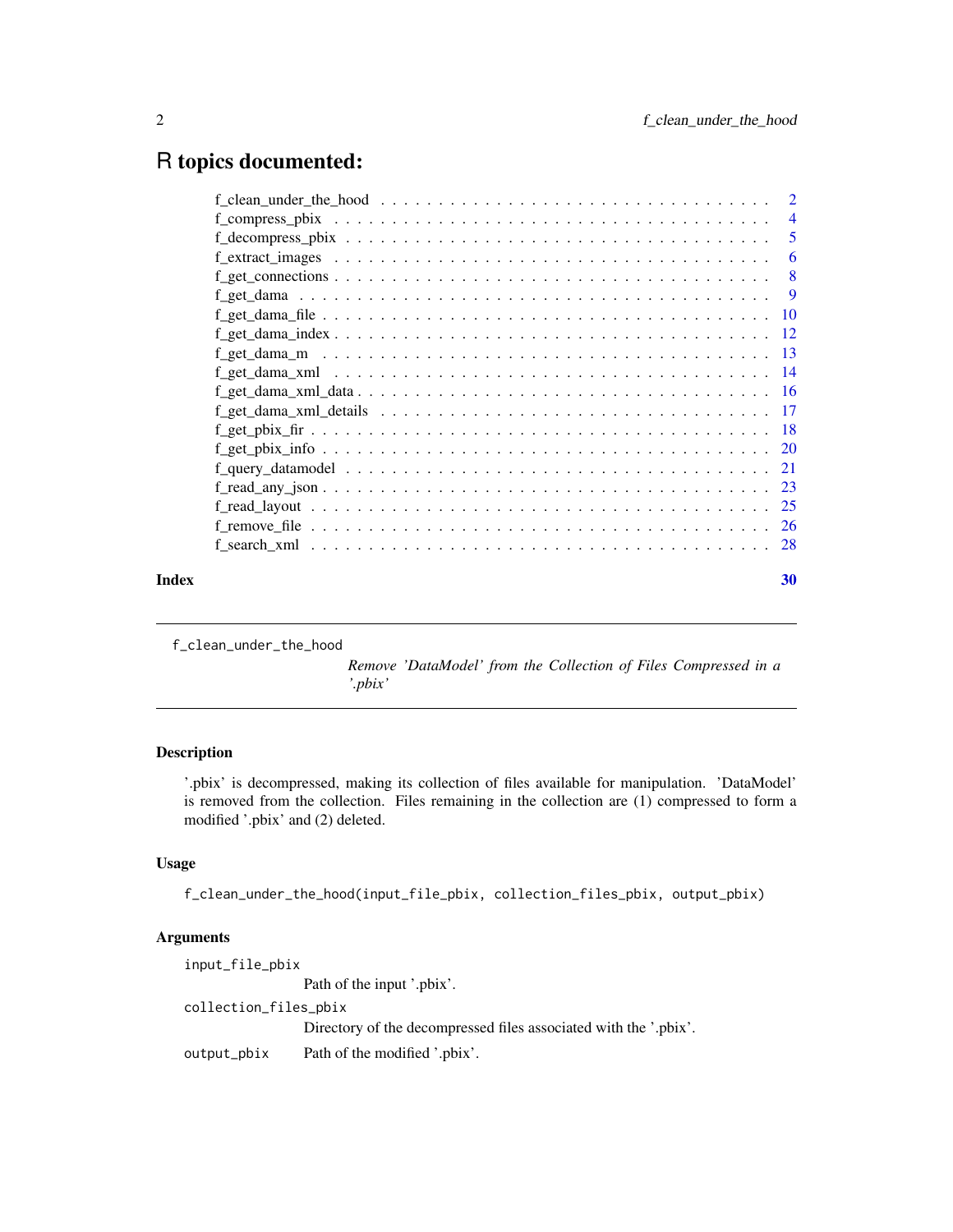# <span id="page-2-0"></span>Value

None

# Author(s)

Don Diproto

# See Also

Uses: [f\\_remove\\_file](#page-25-1).

```
## Not run:
# Get dummy data ------------------------------------------------------------
# Create a temporary directory
temp_dir <- file.path(tempdir(),"functionTest")
if(!dir.exists(temp_dir)) {
dir.create(temp_dir)
}
sample_file_name <- "OR_sample_func.pbix"
pathFileSample <- file.path(temp_dir, sample_file_name)
# See if dummy data already exists in temporary directory
parent_temp_dir <- dirname(temp_dir)
existing_file <- list.files(parent_temp_dir,
pattern = sample_file_name, recursive = TRUE, full.names = TRUE)
# Download the sample .pbix if it doesn't exist
if (length(existing_file) == 0) {
   url_pt1 <- "https://github.com/KoenVerbeeck/PowerBI-Course/blob/"
   url_pt2 <- "master/pbix/TopMovies.pbix?raw=true"
   url <- paste0(url_pt1, url_pt2)
   req \leq download.file(url, destfile = pathFileSample, mode = "wb")
} else {
   pathFileSample <- existing_file[1]
}
# Do stuff ------------------------------------------------------------------
pathFileSampleMod <- file.path(temp_dir, "sample_modified_f10.pbix")
dirFileSampleMod <- file.path(temp_dir, "sample_modified_f10")
# Remove output file and directory if they exist
if(file.exists(pathFileSampleMod)) {
  file.remove(pathFileSampleMod)
}
if(dir.exists(dirFileSampleMod)) {
  unlink(dirFileSampleMod, recursive = TRUE)
}
# Run the function
f_clean_under_the_hood(pathFileSample, dirFileSampleMod, pathFileSampleMod)
```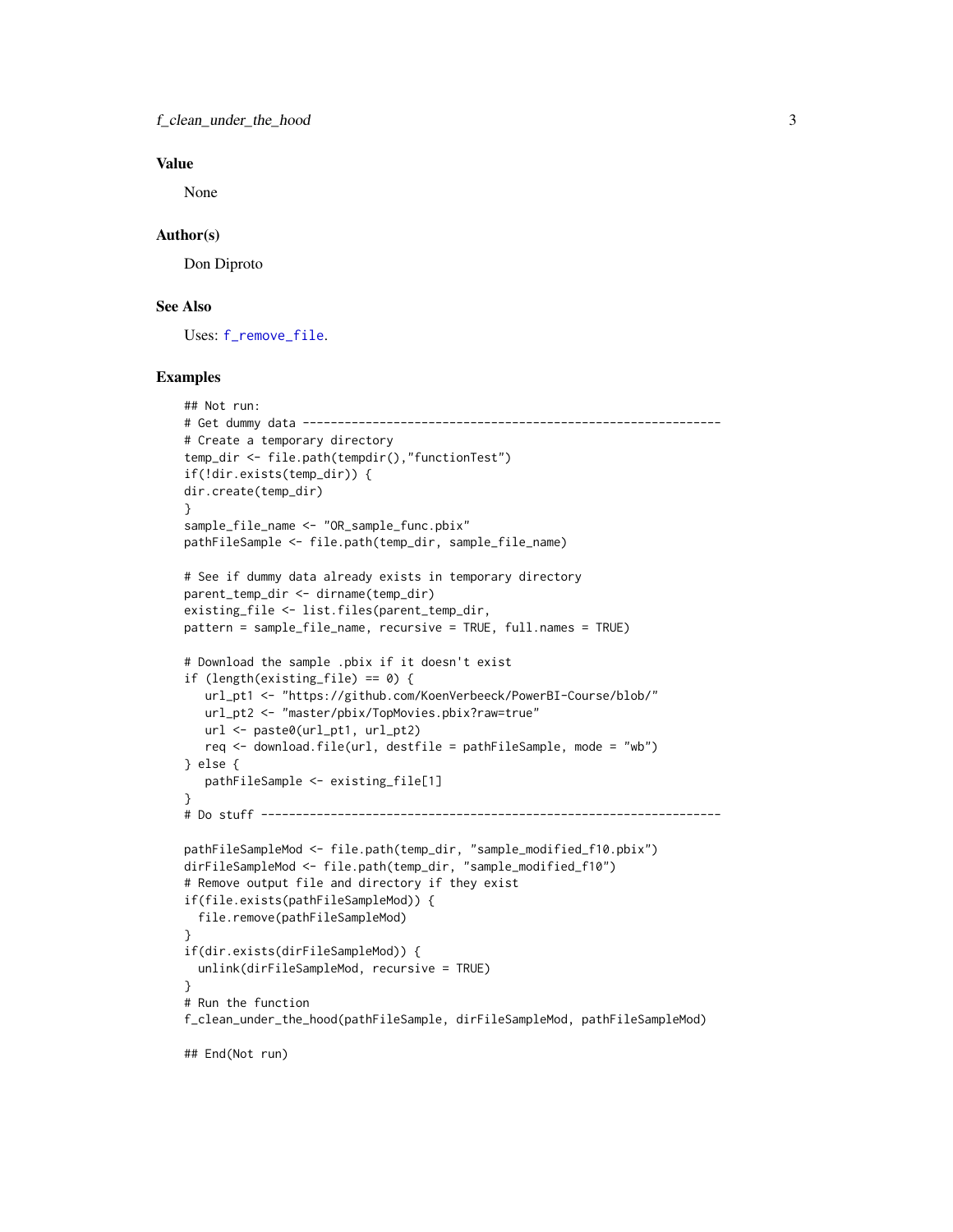<span id="page-3-1"></span><span id="page-3-0"></span>

#### Description

A collection of files from, or similar in structure to, a decompressed '.pbix' is compressed, generating a '.pbix'.

# Usage

f\_compress\_pbix(collection\_files\_pbix, output\_pbix)

#### Arguments

collection\_files\_pbix Directory of the collection of files. output\_pbix Path of the modified '.pbix'.

#### Value

None

# Author(s)

Don Diproto

```
## Not run:
# Get dummy data ------------------------------------------------------------
# Create a temporary directory
temp_dir <- file.path(tempdir(),"functionTest")
if(!dir.exists(temp_dir)) {
dir.create(temp_dir)
}
sample_file_name <- "OR_sample_func.pbix"
pathFileSample <- file.path(temp_dir, sample_file_name)
# See if dummy data already exists in temporary directory
parent_temp_dir <- dirname(temp_dir)
existing_file <- list.files(parent_temp_dir,
pattern = sample_file_name, recursive = TRUE, full.names = TRUE)
# Download the sample .pbix if it doesn't exist
if (length(existing_file) == 0) {
  url_pt1 <- "https://github.com/KoenVerbeeck/PowerBI-Course/blob/"
  url_pt2 <- "master/pbix/TopMovies.pbix?raw=true"
  url <- paste0(url_pt1, url_pt2)
  req <- download.file(url, destfile = pathFileSample, mode = "wb")
```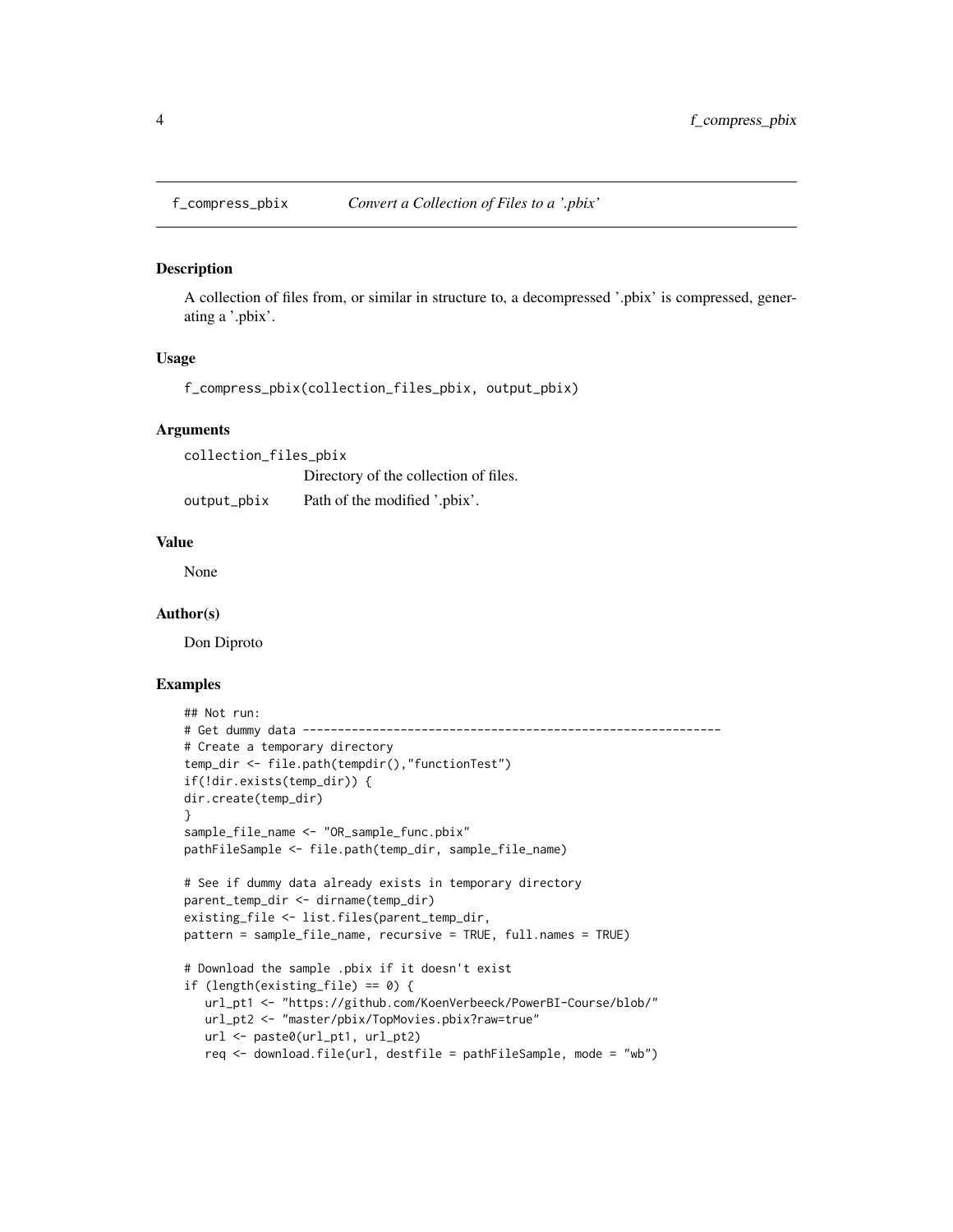# <span id="page-4-0"></span>f\_decompress\_pbix 5

```
} else {
  pathFileSample <- existing_file[1]
}
# Do stuff ------------------------------------------------------------------
pathFileSampleMod2 <- file.path(temp_dir, "sample_modified_f30.pbix")
dirFileSampleMod2 <- file.path(temp_dir, "sample_modified2_f30")
if(file.exists(pathFileSampleMod2) ) {
 file.remove(pathFileSampleMod2)
}
if(dir.exists(dirFileSampleMod2)) {
 unlink(dirFileSampleMod2, recursive = TRUE)
}
# Run the function
f_compress_pbix(dirFileSampleMod2, pathFileSampleMod2)
## End(Not run)
```
<span id="page-4-1"></span>f\_decompress\_pbix *Decompress '.pbix' to a Collection of Files*

# Description

A '.pbix' is decompressed, making its collection of files available for manipulation.

#### Usage

```
f_decompress_pbix(input_file_pbix, collection_files_pbix)
```
#### Arguments

input\_file\_pbix

Path of the input '.pbix'.

collection\_files\_pbix

Directory of the collection of files.

# Value

None

# Author(s)

Don Diproto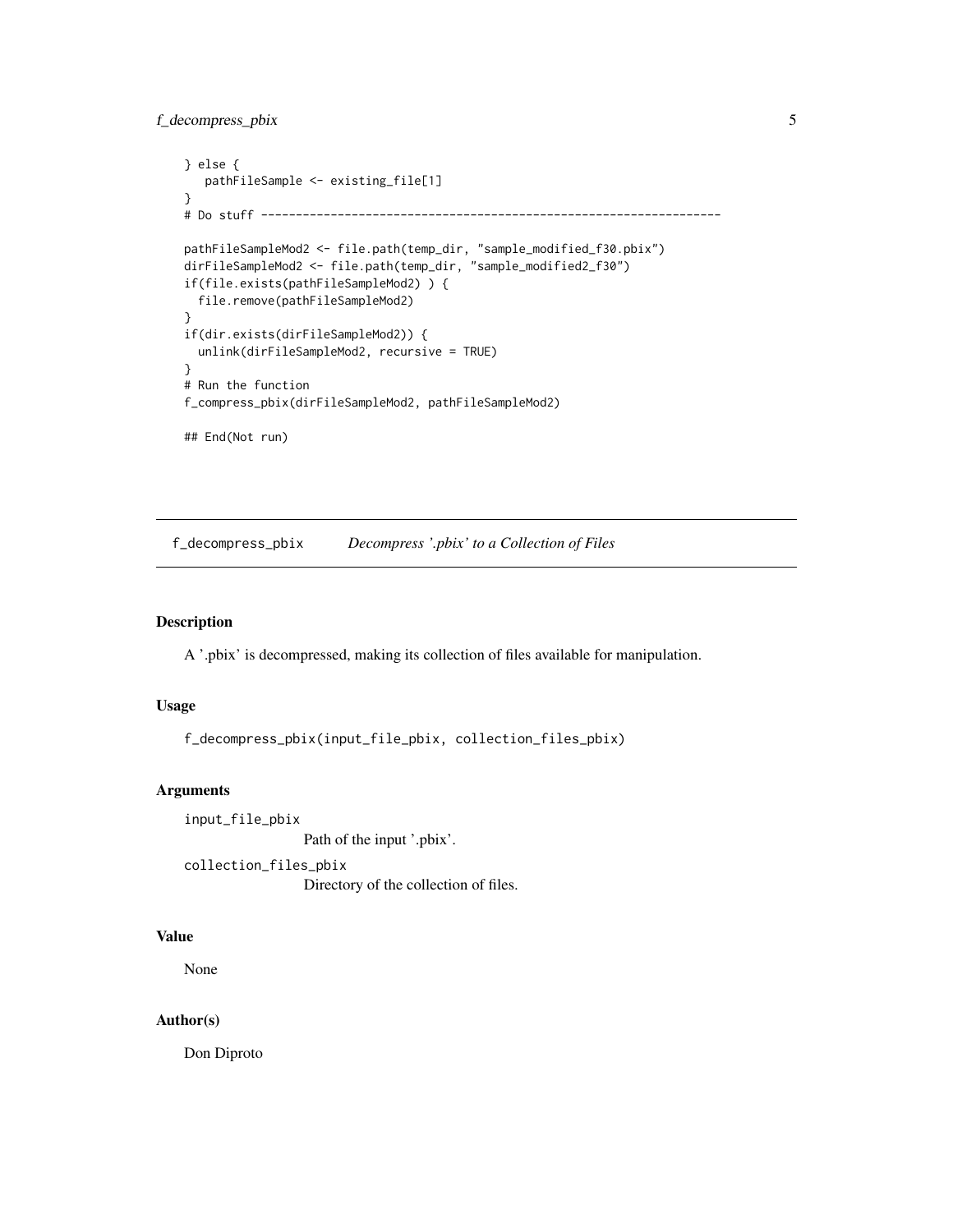# Examples

```
## Not run:
# Get dummy data ------------------------------------------------------------
# Create a temporary directory
temp_dir <- file.path(tempdir(),"functionTest")
if(!dir.exists(temp_dir)) {
dir.create(temp_dir)
}
sample_file_name <- "OR_sample_func.pbix"
pathFileSample <- file.path(temp_dir, sample_file_name)
# See if dummy data already exists in temporary directory
parent_temp_dir <- dirname(temp_dir)
existing_file <- list.files(parent_temp_dir,
pattern = sample_file_name, recursive = TRUE, full.names = TRUE)
# Download the sample .pbix if it doesn't exist
if (length(existing_file) == 0) {
   url_pt1 <- "https://github.com/KoenVerbeeck/PowerBI-Course/blob/"
   url_pt2 <- "master/pbix/TopMovies.pbix?raw=true"
   url <- paste0(url_pt1, url_pt2)
   req <- download.file(url, destfile = pathFileSample, mode = "wb")
} else {
   pathFileSample <- existing_file[1]
}
# Do stuff ------------------------------------------------------------------
output_pbix_file <- gsub("OR_sample_func.pbix", "OR_unzip_pbix",
pathFileSample)
# Run the function
f_decompress_pbix(pathFileSample, output_pbix_file)
## End(Not run)
```
f\_extract\_images *Get an Image File from the Collection of Files Compressed in a '.pbix'*

### **Description**

The collection of files compressed in a '.pbix' is searched for images. An image is written to a temporary file. The path of the temporary file and associated properties are returned.

#### Usage

f\_extract\_images(input\_file\_pbix, image\_reg)

# Arguments

input\_file\_pbix

Path of the input '.pbix'.

<span id="page-5-0"></span>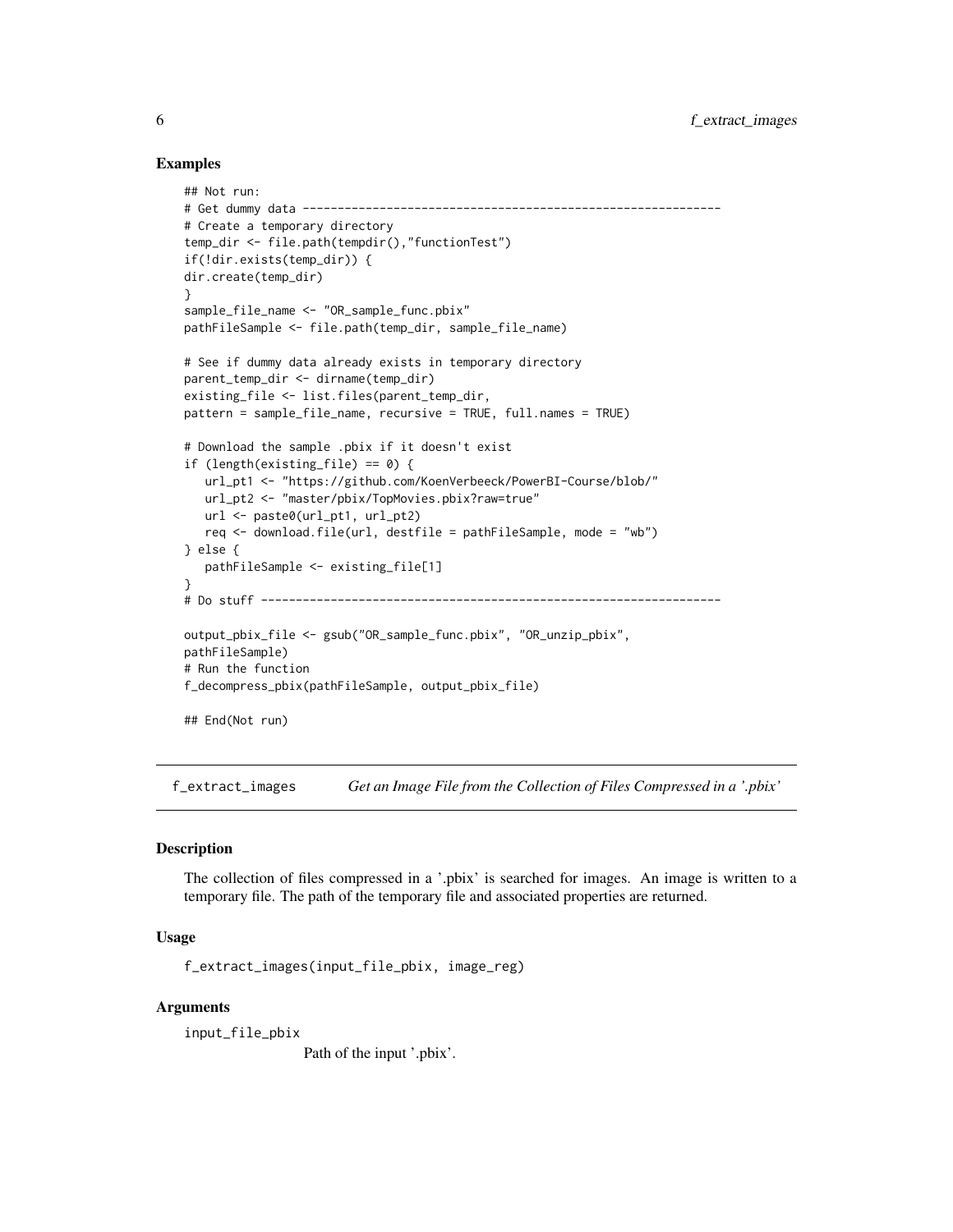<span id="page-6-0"></span>image\_reg Pattern used to search for an image file stored in a collection of files compressed in '.pbix' (e.g., "[.]png|[.]jpg").

# Value

A list: [[1]] a temporary location for an image, [[2]] the name, length (kb) and date associated with an image.

## Author(s)

Don Diproto

# See Also

Uses: [f\\_get\\_pbix\\_info](#page-19-1), [f\\_get\\_pbix\\_fir](#page-17-1).

```
## Not run:
# Get dummy data ------------------------------------------------------------
# Create a temporary directory
temp_dir <- file.path(tempdir(),"functionTest")
if(!dir.exists(temp_dir)) {
dir.create(temp_dir)
}
sample_file_name <- "OR_sample_func.pbix"
pathFileSample <- file.path(temp_dir, sample_file_name)
# See if dummy data already exists in temporary directory
parent_temp_dir <- dirname(temp_dir)
existing_file <- list.files(parent_temp_dir,
pattern = sample_file_name, recursive = TRUE, full.names = TRUE)
# Download the sample .pbix if it doesn't exist
if (length(existing_file) == 0) {
   url_pt1 <- "https://github.com/KoenVerbeeck/PowerBI-Course/blob/"
   url_pt2 <- "master/pbix/TopMovies.pbix?raw=true"
   url <- paste0(url_pt1, url_pt2)
   req <- download.file(url, destfile = pathFileSample, mode = "wb")
} else {
   pathFileSample <- existing_file[1]
}
# Do stuff ------------------------------------------------------------------
image_reg <- "[.]png|[.]jpg"
# Run the function
test <- f_extract_images(pathFileSample, image_reg)
# Plot the image
im <- imager::load.image(test[[1]])
plot(im)
```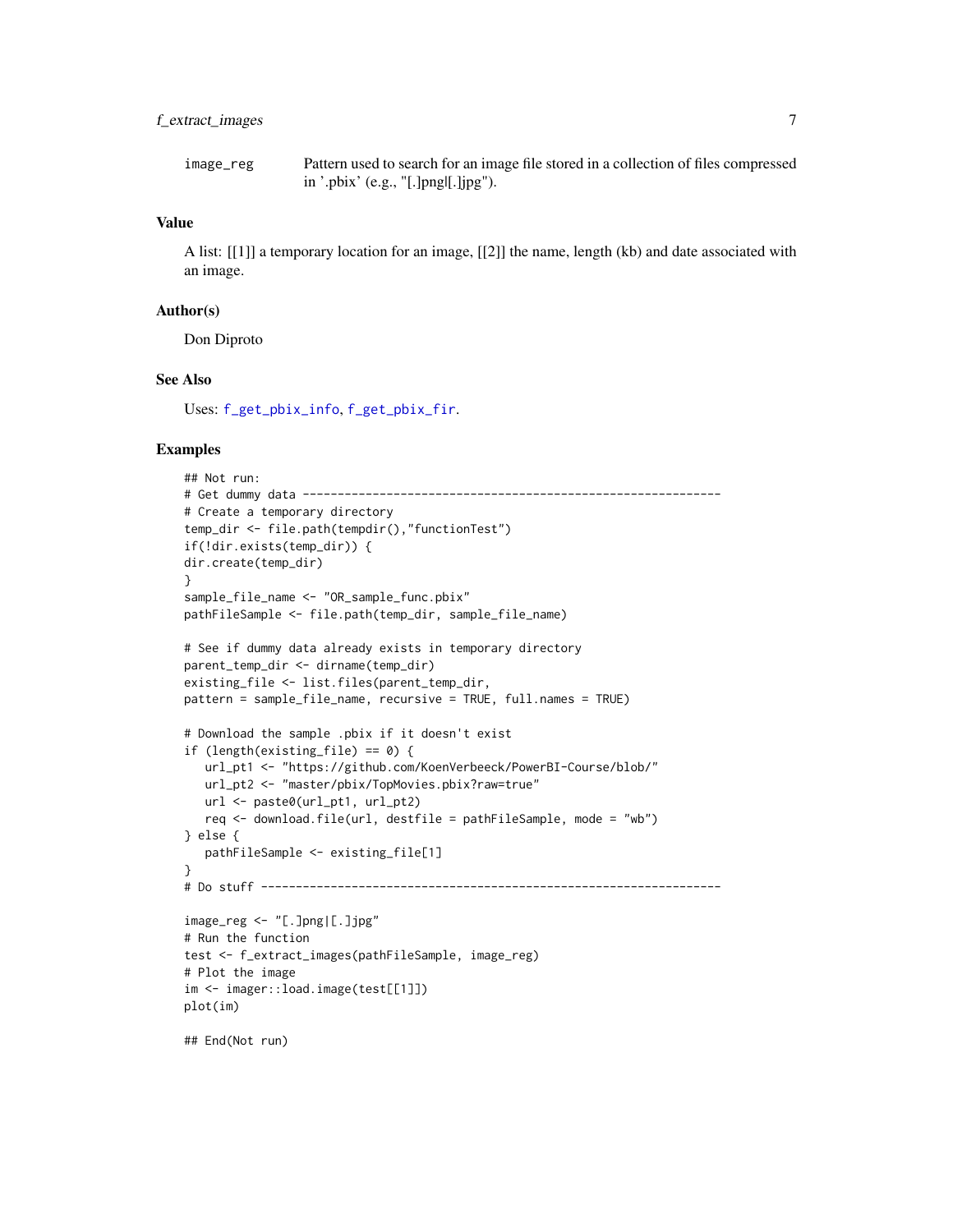<span id="page-7-0"></span>f\_get\_connections *Get 'Analysis Services' Connections to an Open '.pbix'*

### **Description**

A query to link an open '.pbix'(s) with relevant 'Analysis Services' connection information is developed. The query is executed via 'PowerShell'.

# Usage

```
f_get_connections()
```
# Value

The '.pbix' and associated port.

# Note

An input is not required for this function. 'Power BI' and 'PowerShell' are required.

#### Author(s)

Don Diproto

```
## Not run:
# Get dummy data ------------------------------------------------------------
# Create a temporary directory
temp_dir <- file.path(tempdir(),"functionTest")
if(!dir.exists(temp_dir)) {
dir.create(temp_dir)
}
sample_file_name <- "OR_sample_func.pbix"
pathFileSample <- file.path(temp_dir, sample_file_name)
# See if dummy data already exists in temporary directory
parent_temp_dir <- dirname(temp_dir)
existing_file <- list.files(parent_temp_dir,
pattern = sample_file_name, recursive = TRUE, full.names = TRUE)
# Download the sample .pbix if it doesn't exist
if (length(existing_file) == 0) {
  url_pt1 <- "https://github.com/KoenVerbeeck/PowerBI-Course/blob/"
  url_pt2 <- "master/pbix/TopMovies.pbix?raw=true"
  url <- paste0(url_pt1, url_pt2)
  req <- download.file(url, destfile = pathFileSample, mode = "wb")
} else {
  pathFileSample <- existing_file[1]
```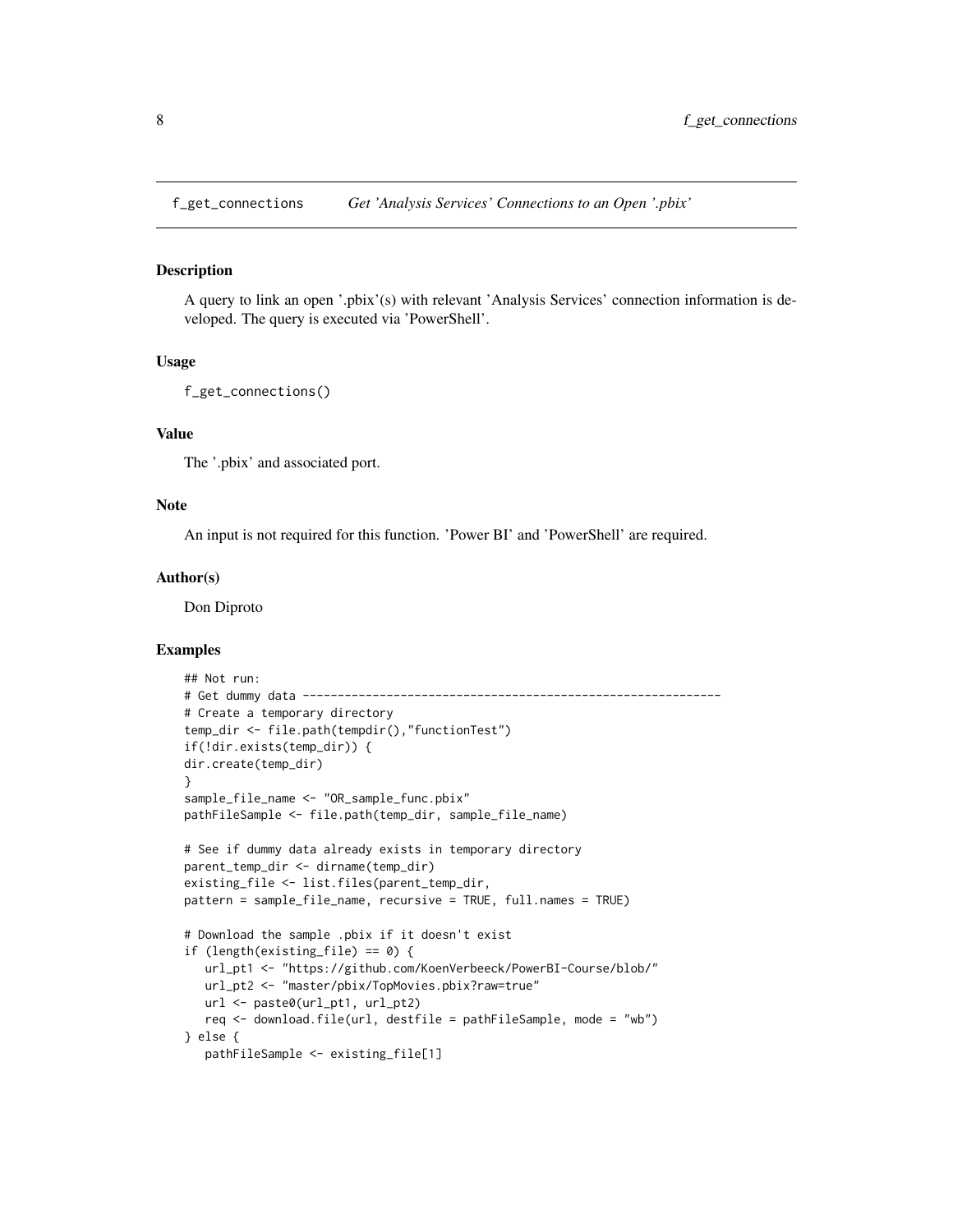# <span id="page-8-0"></span>f\_get\_dama 9

```
}
# Do stuff ------------------------------------------------------------------
#
# Open the .pbix with 'Power BI' if it is not already open.
#
# Run the function
connections_open <- f_get_connections()
## End(Not run)
```
<span id="page-8-1"></span>f\_get\_dama *Get 'DataMashup' from the Collection of Files Compressed in a '.pbix'*

# Description

The byte sequence of 'DataMashup' within a '.pbix' is retrieved.

# Usage

f\_get\_dama(input\_file\_pbix)

# Arguments

input\_file\_pbix

Path of the input '.pbix'.

# Value

'DataMashup' within a '.pbix'.

# Author(s)

Don Diproto

# See Also

Uses: [f\\_get\\_pbix\\_fir](#page-17-1).

```
## Not run:
# Get dummy data ------------------------------------------------------------
# Create a temporary directory
temp_dir <- file.path(tempdir(),"functionTest")
if(!dir.exists(temp_dir)) {
dir.create(temp_dir)
}
sample_file_name <- "OR_sample_func.pbix"
```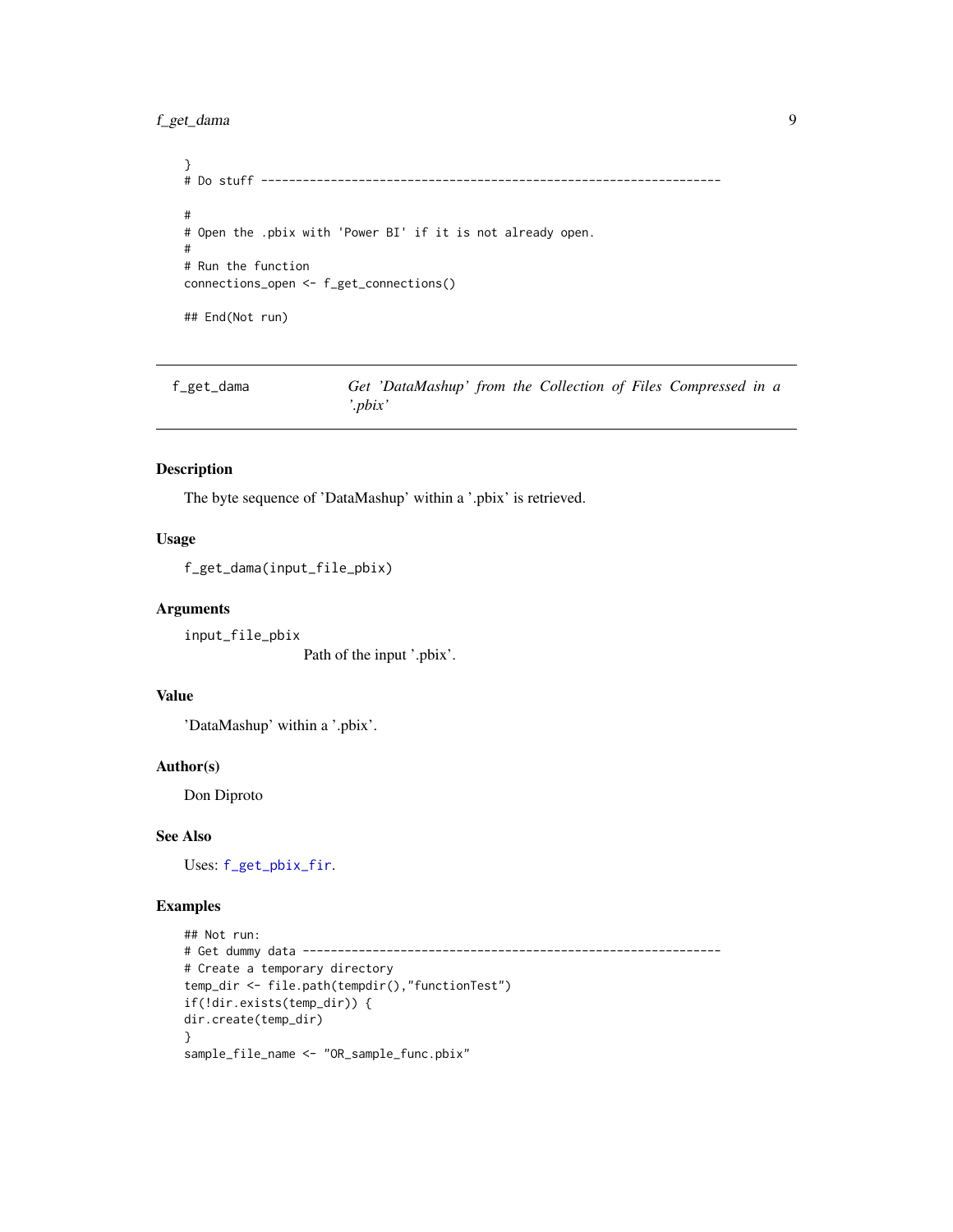```
pathFileSample <- file.path(temp_dir, sample_file_name)
# See if dummy data already exists in temporary directory
parent_temp_dir <- dirname(temp_dir)
existing_file <- list.files(parent_temp_dir,
pattern = sample_file_name, recursive = TRUE, full.names = TRUE)
# Download the sample .pbix if it doesn't exist
if (length(existing_file) == 0) {
  url_pt1 <- "https://github.com/KoenVerbeeck/PowerBI-Course/blob/"
  url_pt2 <- "master/pbix/TopMovies.pbix?raw=true"
  url <- paste0(url_pt1, url_pt2)
  req <- download.file(url, destfile = pathFileSample, mode = "wb")
} else {
  pathFileSample <- existing_file[1]
}
# Do stuff ------------------------------------------------------------------
# Run the function
test <- f_get_dama(pathFileSample)
## End(Not run)
```
<span id="page-9-1"></span>f\_get\_dama\_file *Get a File within 'DataMashup'*

# Description

The byte sequence of 'DataMashup' within a '.pbix' is retrieved and the relevant file within 'Data-Mashup' is extracted.

# Usage

f\_get\_dama\_file(input\_file\_pbix, variable, index\_collection)

#### Arguments

input\_file\_pbix

Path of the input '.pbix'.

variable File to be extracted ("xml", "zip", "ziponly" or "hf"). "xml" refers to one or more uncompressed '.xml' files inside 'DataMashup'. "zip" refers to compressed ('.zip') data within 'DataMashup'. "ziponly" refers to "zip" excluding "xml". "hf" refers to data occuring before and after compressed data.

```
index_collection
```
Index created with f\_get\_dama\_index.

# Value

The byte sequnce of 'DataMashup' based on an index.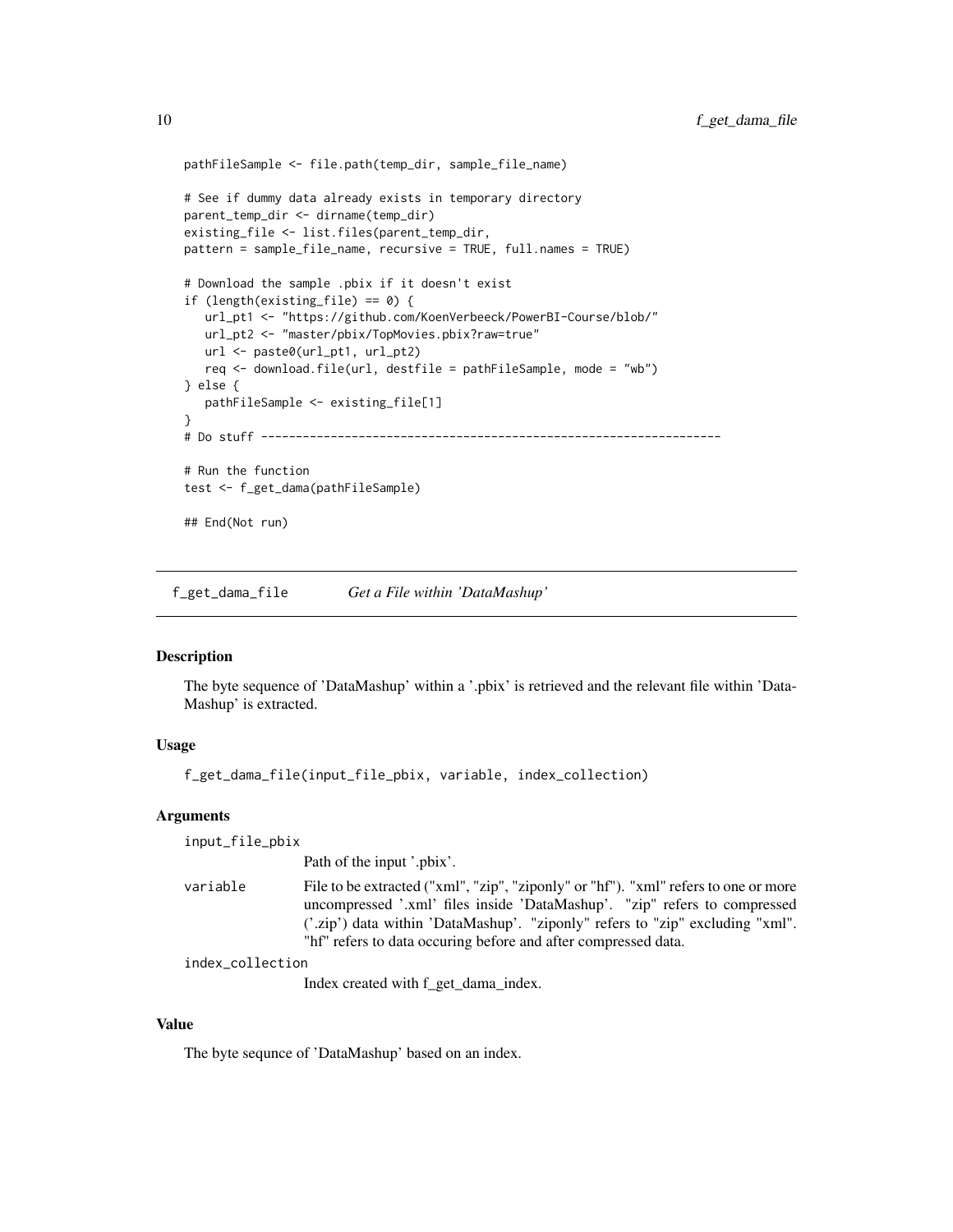<span id="page-10-0"></span>f\_get\_dama\_file 11

#### Author(s)

Don Diproto

# See Also

Uses: [f\\_get\\_dama](#page-8-1).

```
## Not run:
# Get dummy data ------------------------------------------------------------
# Create a temporary directory
temp_dir <- file.path(tempdir(),"functionTest")
if(!dir.exists(temp_dir)) {
dir.create(temp_dir)
}
sample_file_name <- "OR_sample_func.pbix"
pathFileSample <- file.path(temp_dir, sample_file_name)
# See if dummy data already exists in temporary directory
parent_temp_dir <- dirname(temp_dir)
existing_file <- list.files(parent_temp_dir,
pattern = sample_file_name, recursive = TRUE, full.names = TRUE)
# Download the sample .pbix if it doesn't exist
if (length(existing_file) == 0) {
  url_pt1 <- "https://github.com/KoenVerbeeck/PowerBI-Course/blob/"
  url_pt2 <- "master/pbix/TopMovies.pbix?raw=true"
  url <- paste0(url_pt1, url_pt2)
  req <- download.file(url, destfile = pathFileSample, mode = "wb")
} else {
  pathFileSample <- existing_file[1]
}
# Do stuff ------------------------------------------------------------------
index_collection <- f_get_dama_index(pathFileSample)
# Run the function with different options
# xml
test_xml <- f_get_dama_file(pathFileSample, "xml", index_collection)
# zip
test_zip <- f_get_dama_file(pathFileSample, "zip", index_collection)
# ziponly
test_zip <- f_get_dama_file(pathFileSample, "ziponly", index_collection)
# hf
test_hf <- f_get_dama_file(pathFileSample, "hf", index_collection)
## End(Not run)
```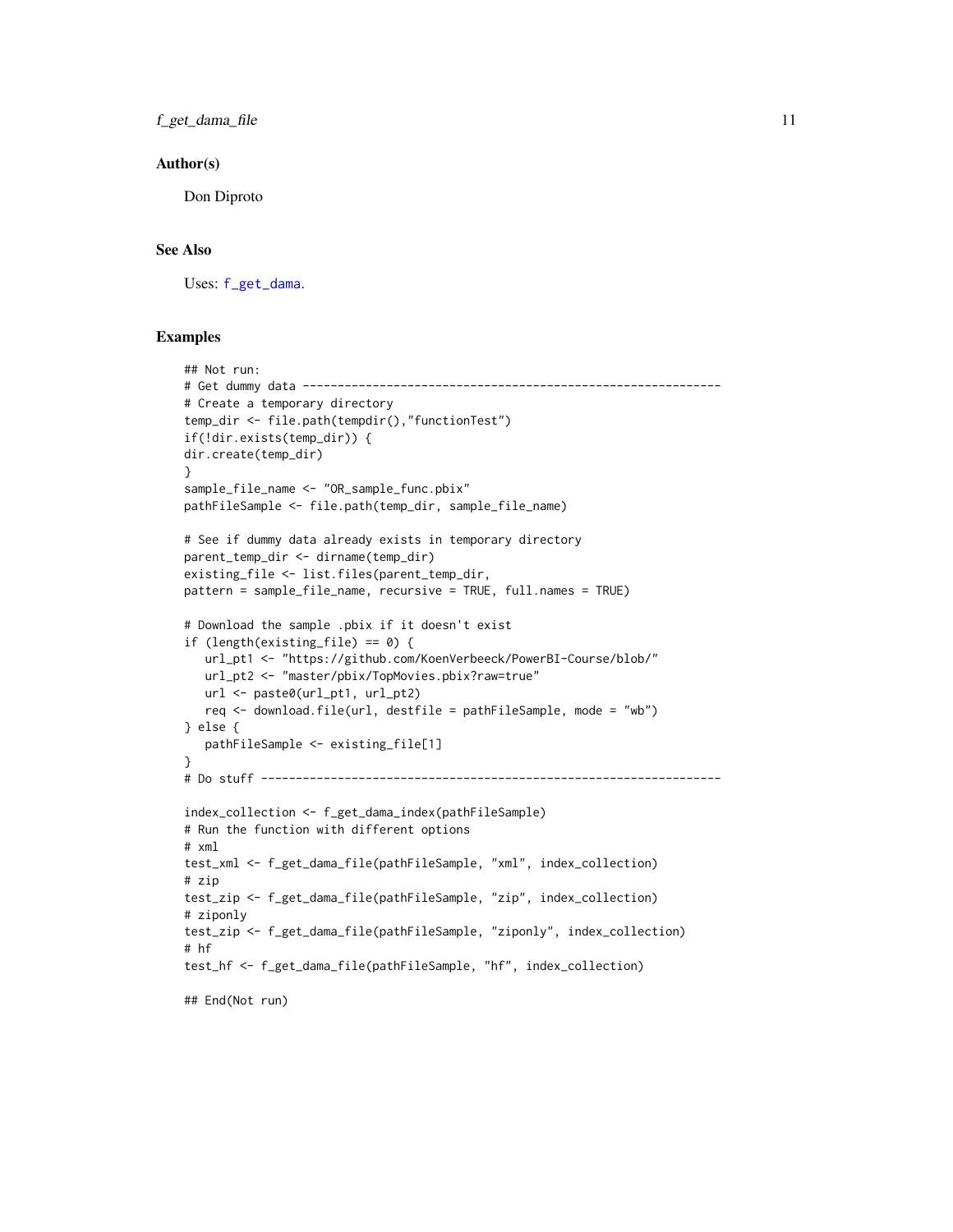<span id="page-11-1"></span><span id="page-11-0"></span>

#### Description

The position of the start and end bytes of different files, or their components, within 'DataMashup' are identified.

# Usage

f\_get\_dama\_index(input\_file\_pbix)

#### Arguments

input\_file\_pbix

Path of the input '.pbix'.

# Value

Bytes of 'DataMashup', including [[1]] start and end of a parsable '.zip' file, [[2]] start of each '.zip' signature, [[3]] start and end of xml, and [[4]] total length of 'DataMashup'.

#### Author(s)

Don Diproto

#### See Also

Uses: [f\\_get\\_dama](#page-8-1).

```
## Not run:
# Get dummy data ------------------------------------------------------------
# Create a temporary directory
temp_dir <- file.path(tempdir(),"functionTest")
if(!dir.exists(temp_dir)) {
dir.create(temp_dir)
}
sample_file_name <- "OR_sample_func.pbix"
pathFileSample <- file.path(temp_dir, sample_file_name)
# See if dummy data already exists in temporary directory
parent_temp_dir <- dirname(temp_dir)
existing_file <- list.files(parent_temp_dir,
pattern = sample_file_name, recursive = TRUE, full.names = TRUE)
# Download the sample .pbix if it doesn't exist
if (length(existing_file) == 0) {
```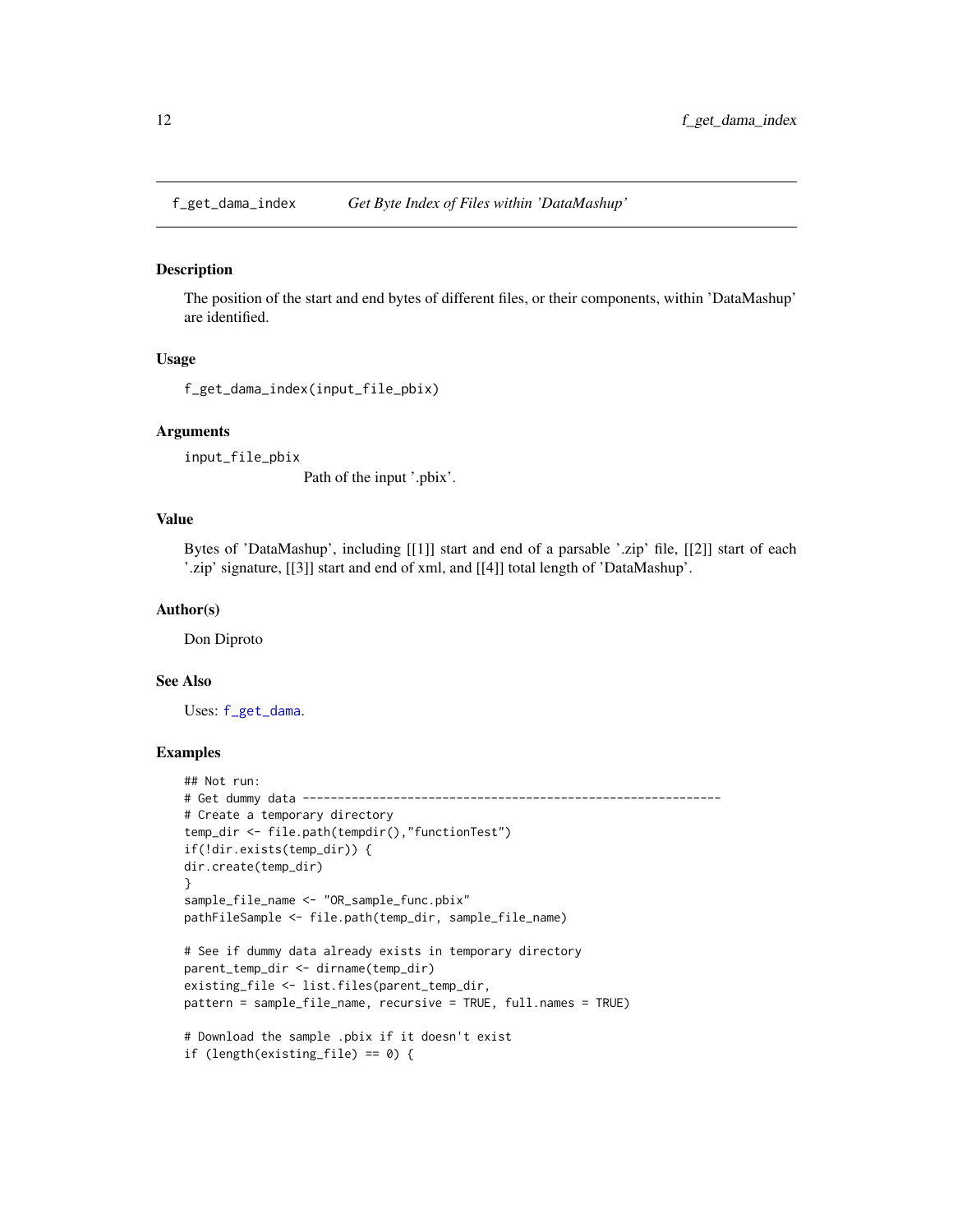# <span id="page-12-0"></span>f\_get\_dama\_m 13

```
url_pt1 <- "https://github.com/KoenVerbeeck/PowerBI-Course/blob/"
  url_pt2 <- "master/pbix/TopMovies.pbix?raw=true"
  url <- paste0(url_pt1, url_pt2)
  req <- download.file(url, destfile = pathFileSample, mode = "wb")
} else {
  pathFileSample <- existing_file[1]
}
# Do stuff ------------------------------------------------------------------
# Run the function
test <- f_get_dama_index(pathFileSample)
## End(Not run)
```
f\_get\_dama\_m *Get 'Power Query M' Formula within 'DataMashup'*

# Description

The byte sequence of 'DataMashup' within '.pbix' is retrieved and the 'Power Query M' formula is extracted.

#### Usage

f\_get\_dama\_m(input\_file\_pbix, remove\_temp)

# Arguments

input\_file\_pbix

Path of the input '.pbix'.

remove\_temp Option to remove temporary zip file.

# Value

'Power Query M' formula.

#### Author(s)

Don Diproto

#### See Also

Uses: [f\\_get\\_dama\\_index](#page-11-1), [f\\_get\\_dama\\_file](#page-9-1).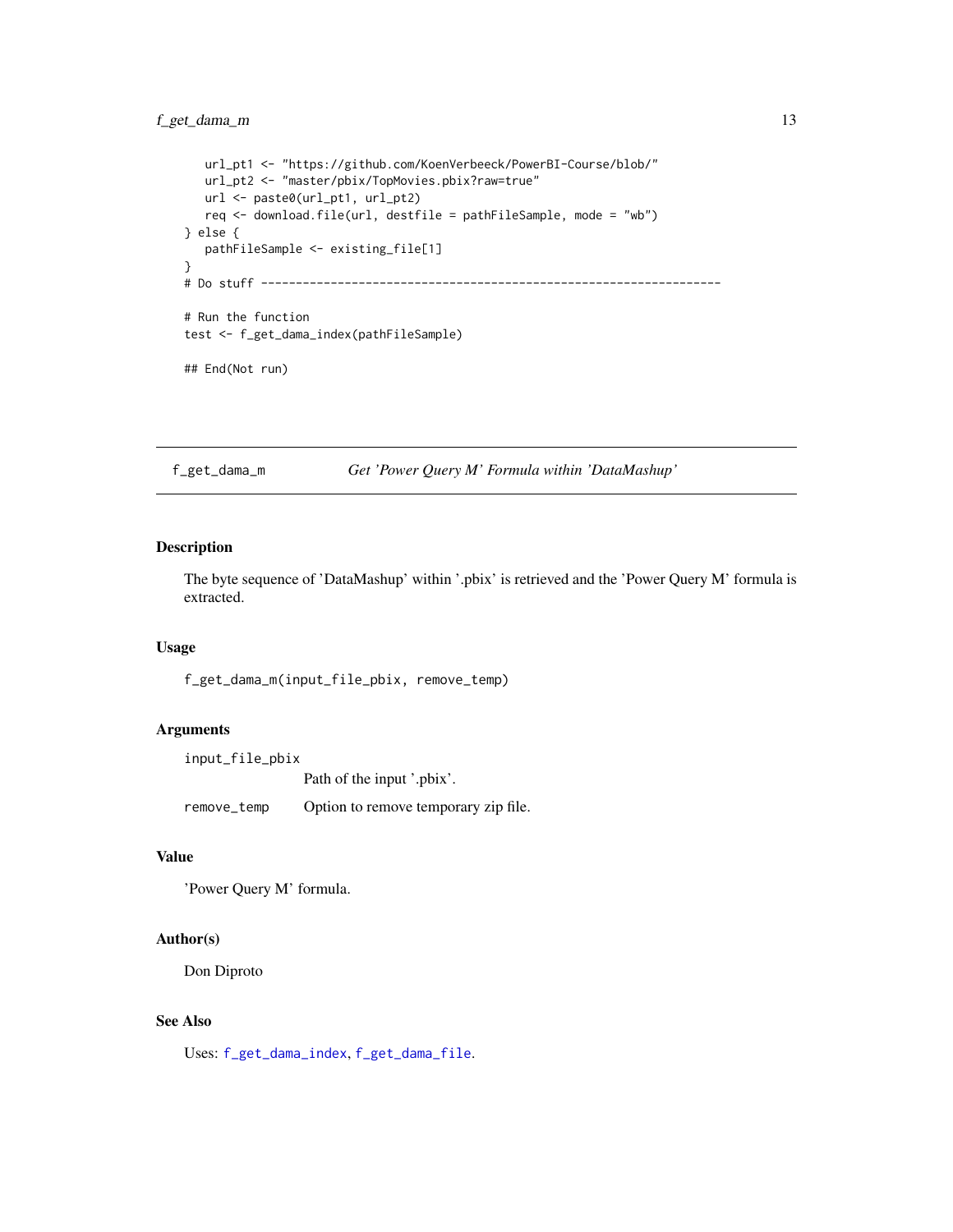# Examples

```
## Not run:
# Get dummy data ------------------------------------------------------------
# Create a temporary directory
temp_dir <- file.path(tempdir(),"functionTest")
if(!dir.exists(temp_dir)) {
dir.create(temp_dir)
}
sample_file_name <- "OR_sample_func.pbix"
pathFileSample <- file.path(temp_dir, sample_file_name)
# See if dummy data already exists in temporary directory
parent_temp_dir <- dirname(temp_dir)
existing_file <- list.files(parent_temp_dir,
pattern = sample_file_name, recursive = TRUE, full.names = TRUE)
# Download the sample .pbix if it doesn't exist
if (length(existing_file) == 0) {
   url_pt1 <- "https://github.com/KoenVerbeeck/PowerBI-Course/blob/"
   url_pt2 <- "master/pbix/TopMovies.pbix?raw=true"
  url <- paste0(url_pt1, url_pt2)
  req <- download.file(url, destfile = pathFileSample, mode = "wb")
} else {
   pathFileSample <- existing_file[1]
}
# Do stuff ------------------------------------------------------------------
# Run the function
test <- f_get_dama_m(pathFileSample, TRUE)
## End(Not run)
```
f\_get\_dama\_xml *Get '.xml' within 'DataMashup'*

#### Description

The byte sequence of 'DataMashup' within a '.pbix' is retrieved and the '.xml' is extracted.

# Usage

```
f_get_dama_xml(input_file_pbix, xml_start, xml_end)
```
# Arguments

input\_file\_pbix

|           | Path of the input '.pbix'. |
|-----------|----------------------------|
| xml start | Start position of '.xml'   |
| xml_end   | End position of '.xml'     |

<span id="page-13-0"></span>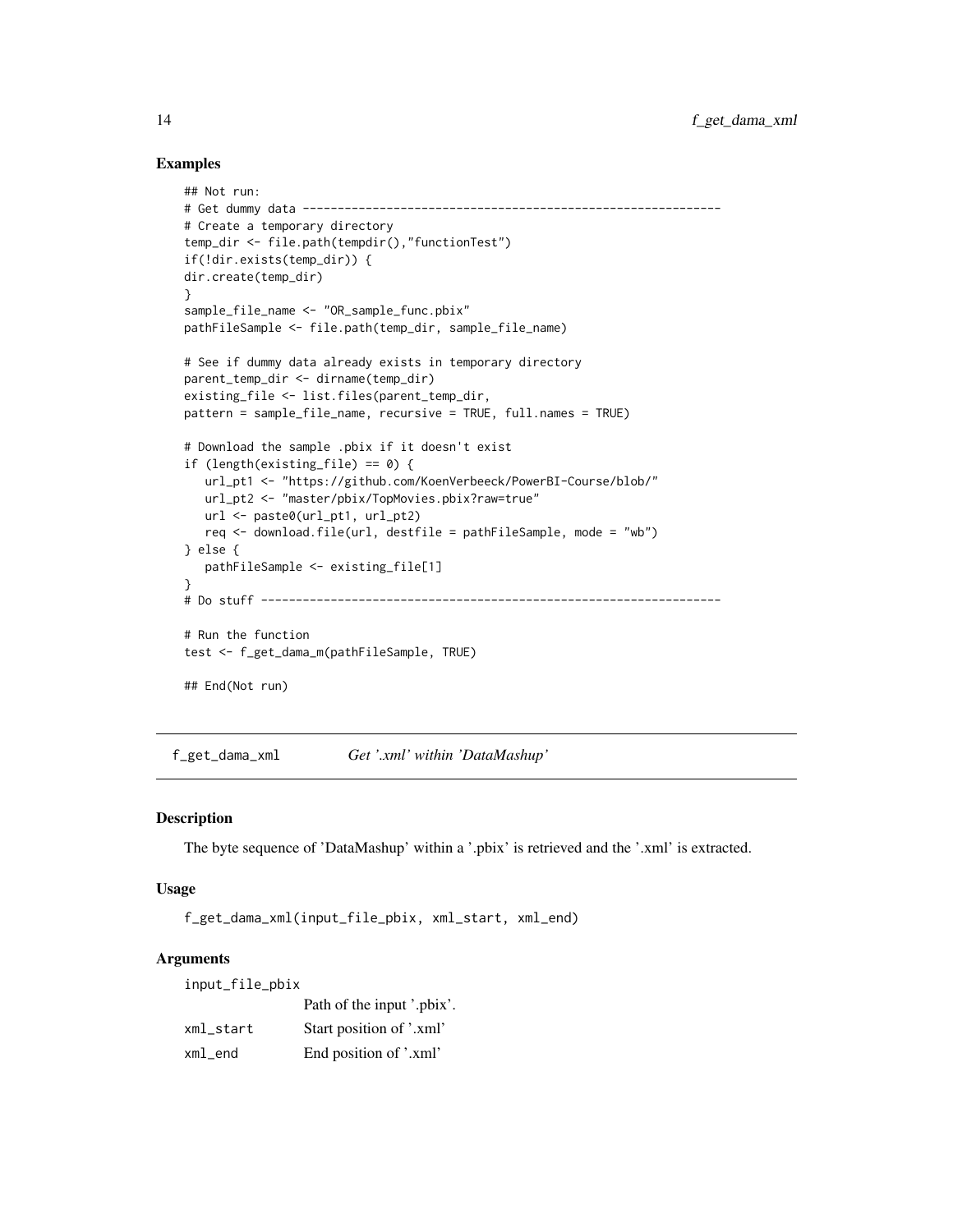```
f_get_dama_xml 15
```
# Value

The '.xml' Within 'DataMashup'.

# Author(s)

Don Diproto

# See Also

Uses: [f\\_get\\_dama\\_index](#page-11-1), [f\\_get\\_dama\\_file](#page-9-1).

# Examples

```
## Not run:
# Get dummy data ------------------------------------------------------------
# Create a temporary directory
temp_dir <- file.path(tempdir(),"functionTest")
if(!dir.exists(temp_dir)) {
dir.create(temp_dir)
}
sample_file_name <- "OR_sample_func.pbix"
pathFileSample <- file.path(temp_dir, sample_file_name)
# See if dummy data already exists in temporary directory
parent_temp_dir <- dirname(temp_dir)
existing_file <- list.files(parent_temp_dir,
pattern = sample_file_name, recursive = TRUE, full.names = TRUE)
# Download the sample .pbix if it doesn't exist
if (length(existing_file) == 0) {
   url_pt1 <- "https://github.com/KoenVerbeeck/PowerBI-Course/blob/"
   url_pt2 <- "master/pbix/TopMovies.pbix?raw=true"
   url <- paste0(url_pt1, url_pt2)
  req <- download.file(url, destfile = pathFileSample, mode = "wb")
} else {
   pathFileSample <- existing_file[1]
}
# Do stuff ------------------------------------------------------------------
# Get the start and end positions
test <- f_get_dama_xml_details(pathFileSample)
xml_start <- (test[[1]][1]/2) + 1
xml_end <- test[[3]][1]
# Run the function
output <- f_get_dama_xml(pathFileSample, xml_start, xml_end)
```
## End(Not run)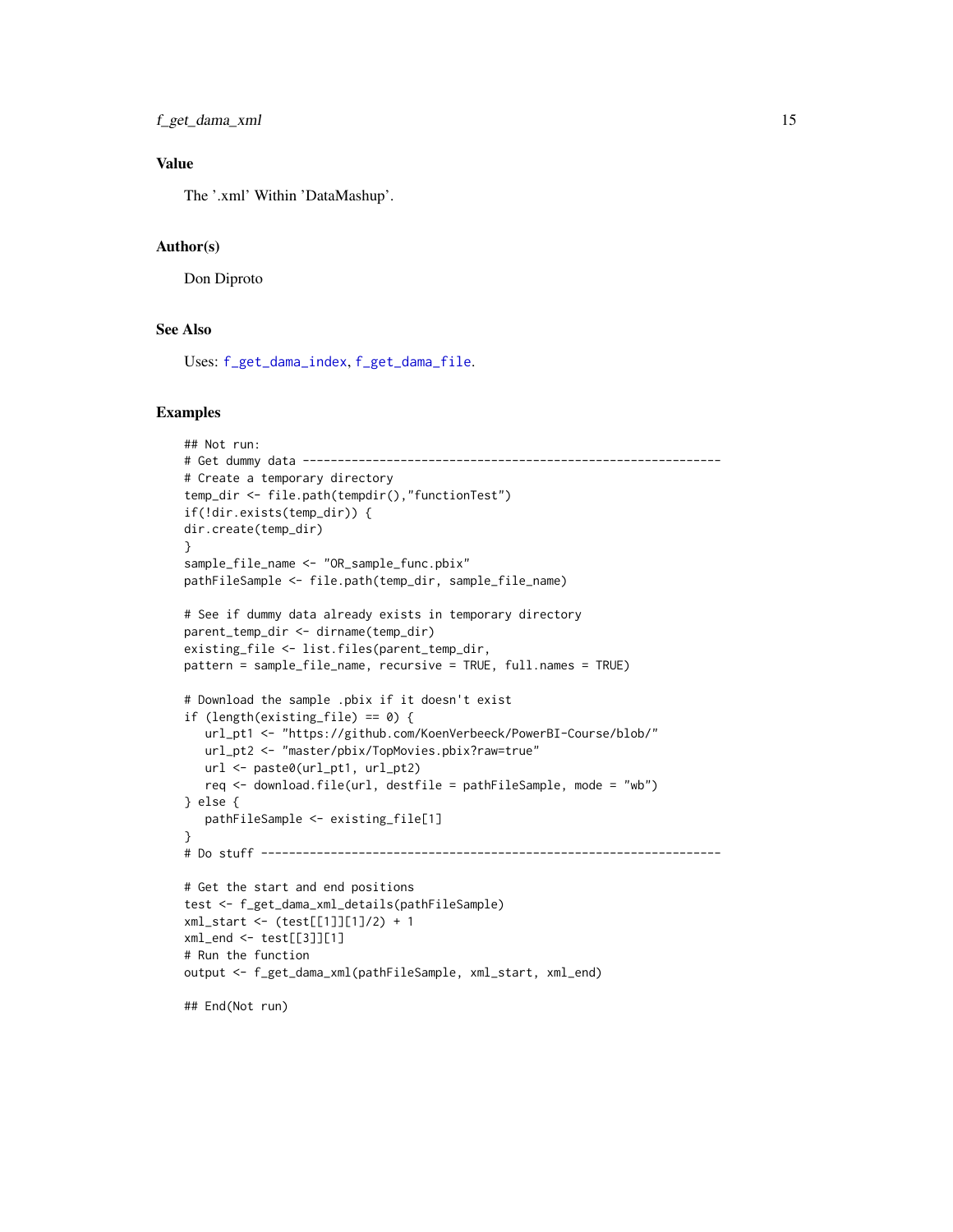<span id="page-15-0"></span>f\_get\_dama\_xml\_data *Get Data from an '.xml' within 'DataMashup'*

# Description

The '.xml' extracted from 'DataMashup' is queried.

# Usage

```
f_get_dama_xml_data(input_file_xml)
```
#### Arguments

input\_file\_xml The '.xml' within 'DataMashup'.

# Value

Data from the '.xml' within 'DataMashup'.

# Author(s)

Don Diproto

#### See Also

Uses: [f\\_search\\_xml](#page-27-1).

```
## Not run:
# Get dummy data ------------------------------------------------------------
# Create a temporary directory
temp_dir <- file.path(tempdir(),"functionTest")
if(!dir.exists(temp_dir)) {
dir.create(temp_dir)
}
sample_file_name <- "OR_sample_func.pbix"
pathFileSample <- file.path(temp_dir, sample_file_name)
# See if dummy data already exists in temporary directory
parent_temp_dir <- dirname(temp_dir)
existing_file <- list.files(parent_temp_dir,
pattern = sample_file_name, recursive = TRUE, full.names = TRUE)
# Download the sample .pbix if it doesn't exist
if (length(existing_file) == 0) {
  url_pt1 <- "https://github.com/KoenVerbeeck/PowerBI-Course/blob/"
  url_pt2 <- "master/pbix/TopMovies.pbix?raw=true"
  url <- paste0(url_pt1, url_pt2)
```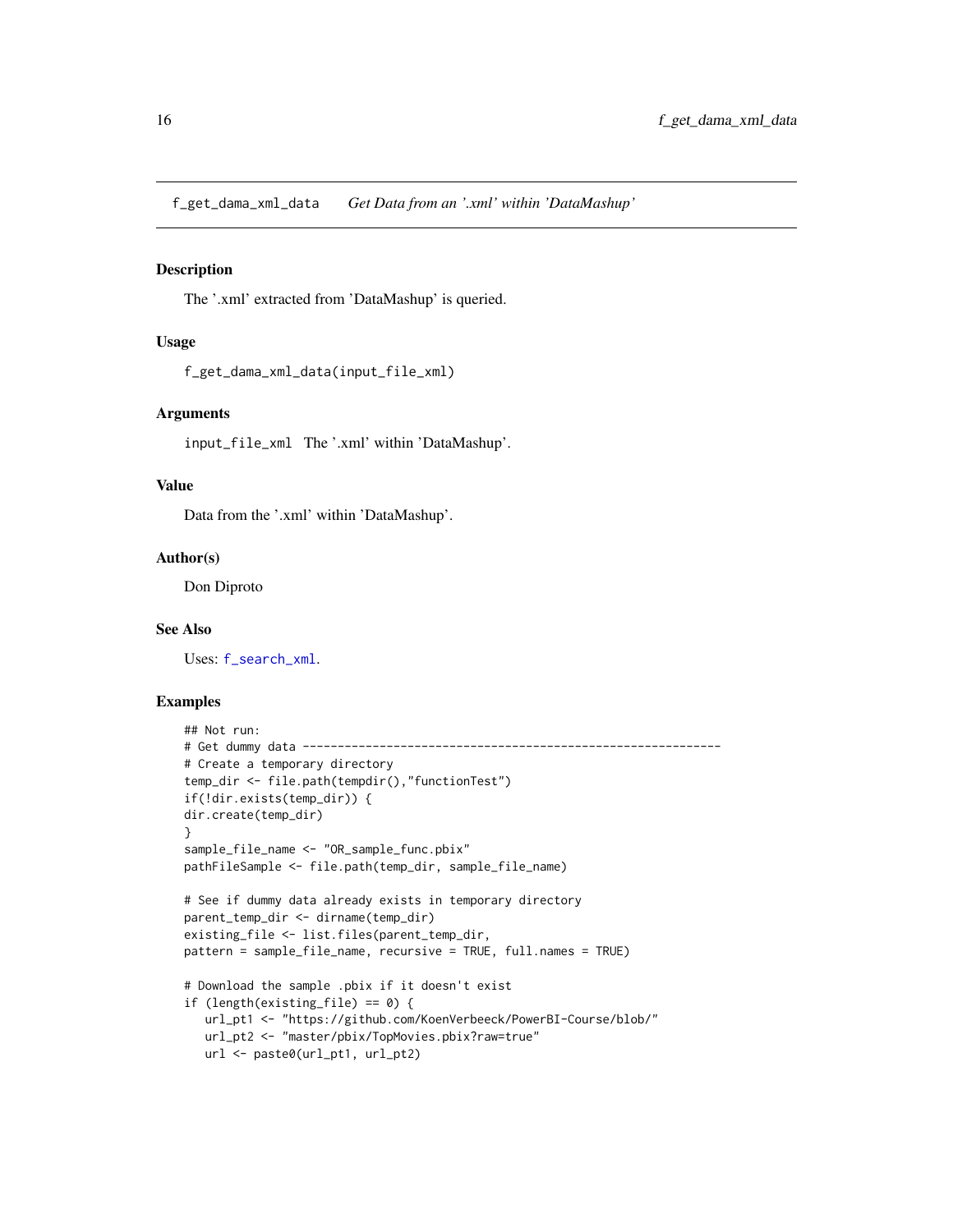```
req <- download.file(url, destfile = pathFileSample, mode = "wb")
} else {
  pathFileSample <- existing_file[1]
}
# Do stuff ------------------------------------------------------------------
# Get the start and end positions
test <- f_get_dama_xml_details(pathFileSample)
xml_start <- (test[[1]][1]/2) + 1
xml_end <- test[[3]][1]
# Get the .xml Within DataMashup
output <- f_get_dama_xml(pathFileSample, xml_start, xml_end)
# Run the function
get_xml_data <- f_get_dama_xml_data(output)
## End(Not run)
```
f\_get\_dama\_xml\_details *Get Details of an '.xml' within 'DataMashup'*

# Description

The details of an '.xml' within 'DataMashup' are retrieved.

#### Usage

```
f_get_dama_xml_details(input_file_pbix)
```
# Arguments

input\_file\_pbix

Path of the input '.pbix'.

# Value

A list containing [[1]] the length of each '.xml', [[2]] the first 400 bytes of each '.xml' converted to character and [[3]] the total length of all '.xml' files.

# Author(s)

Don Diproto

# See Also

Uses: [f\\_get\\_dama\\_index](#page-11-1), [f\\_get\\_dama\\_file](#page-9-1),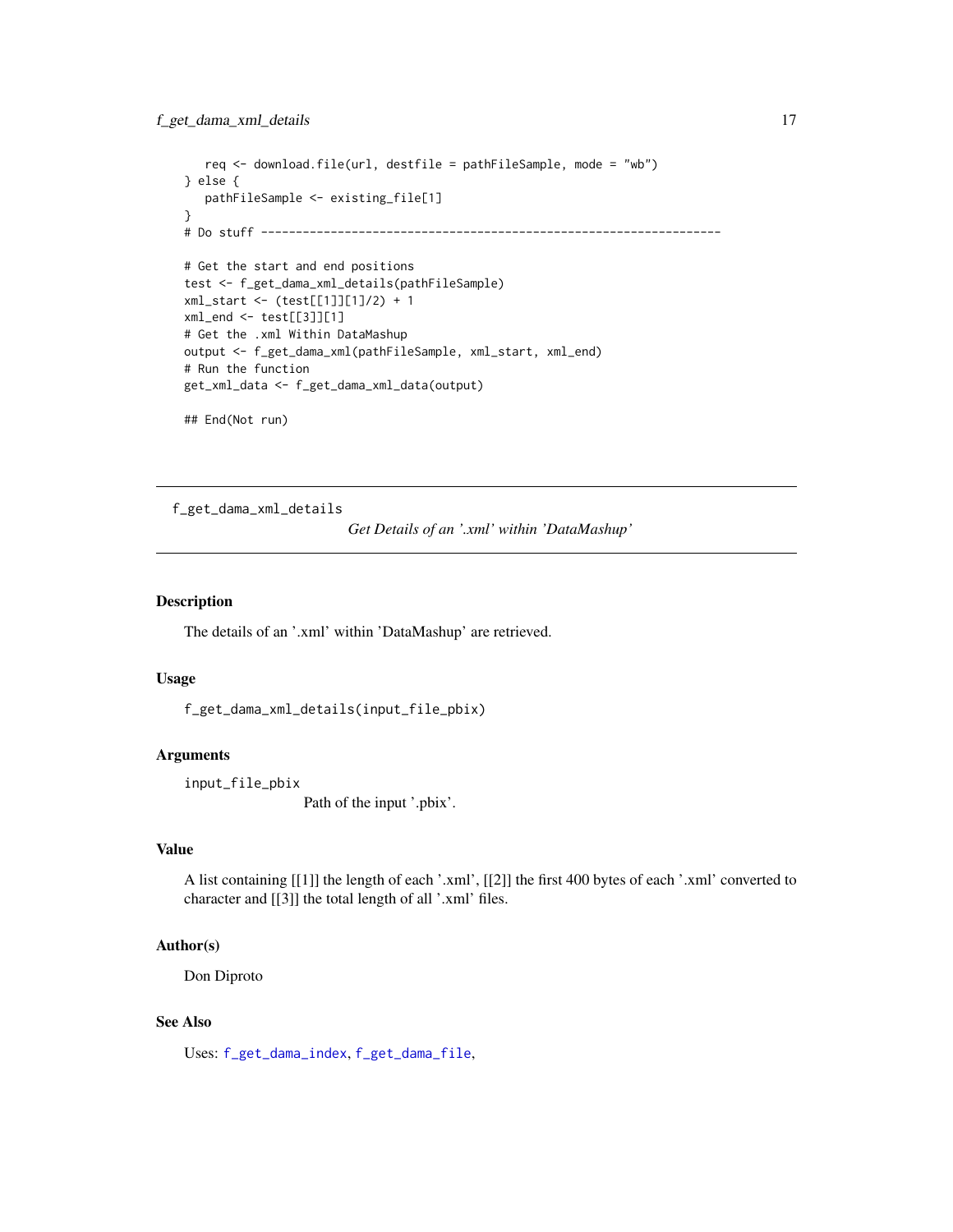# Examples

```
## Not run:
# Get dummy data ------------------------------------------------------------
# Create a temporary directory
temp_dir <- file.path(tempdir(),"functionTest")
if(!dir.exists(temp_dir)) {
dir.create(temp_dir)
}
sample_file_name <- "OR_sample_func.pbix"
pathFileSample <- file.path(temp_dir, sample_file_name)
# See if dummy data already exists in temporary directory
parent_temp_dir <- dirname(temp_dir)
existing_file <- list.files(parent_temp_dir,
pattern = sample_file_name, recursive = TRUE, full.names = TRUE)
# Download the sample .pbix if it doesn't exist
if (length(existing_file) == 0) {
  url_pt1 <- "https://github.com/KoenVerbeeck/PowerBI-Course/blob/"
  url_pt2 <- "master/pbix/TopMovies.pbix?raw=true"
  url <- paste0(url_pt1, url_pt2)
  req <- download.file(url, destfile = pathFileSample, mode = "wb")
} else {
  pathFileSample <- existing_file[1]
}
# Do stuff ------------------------------------------------------------------
# Run the function
test <- f_get_dama_xml_details(pathFileSample)
## End(Not run)
```
<span id="page-17-1"></span>f\_get\_pbix\_fir *Get the Byte Sequence of a File from the Collection of Files Compress ed in a '.pbix'*

# Description

'.pbix' is decompressed in memory, making its collection of files available for manipulation. The byte sequence of a specific file in the collection is retained. Files in the collection can be identified with f\_get\_pbix\_info.

# Usage

f\_get\_pbix\_fir(input\_file\_pbix, variable)

<span id="page-17-0"></span>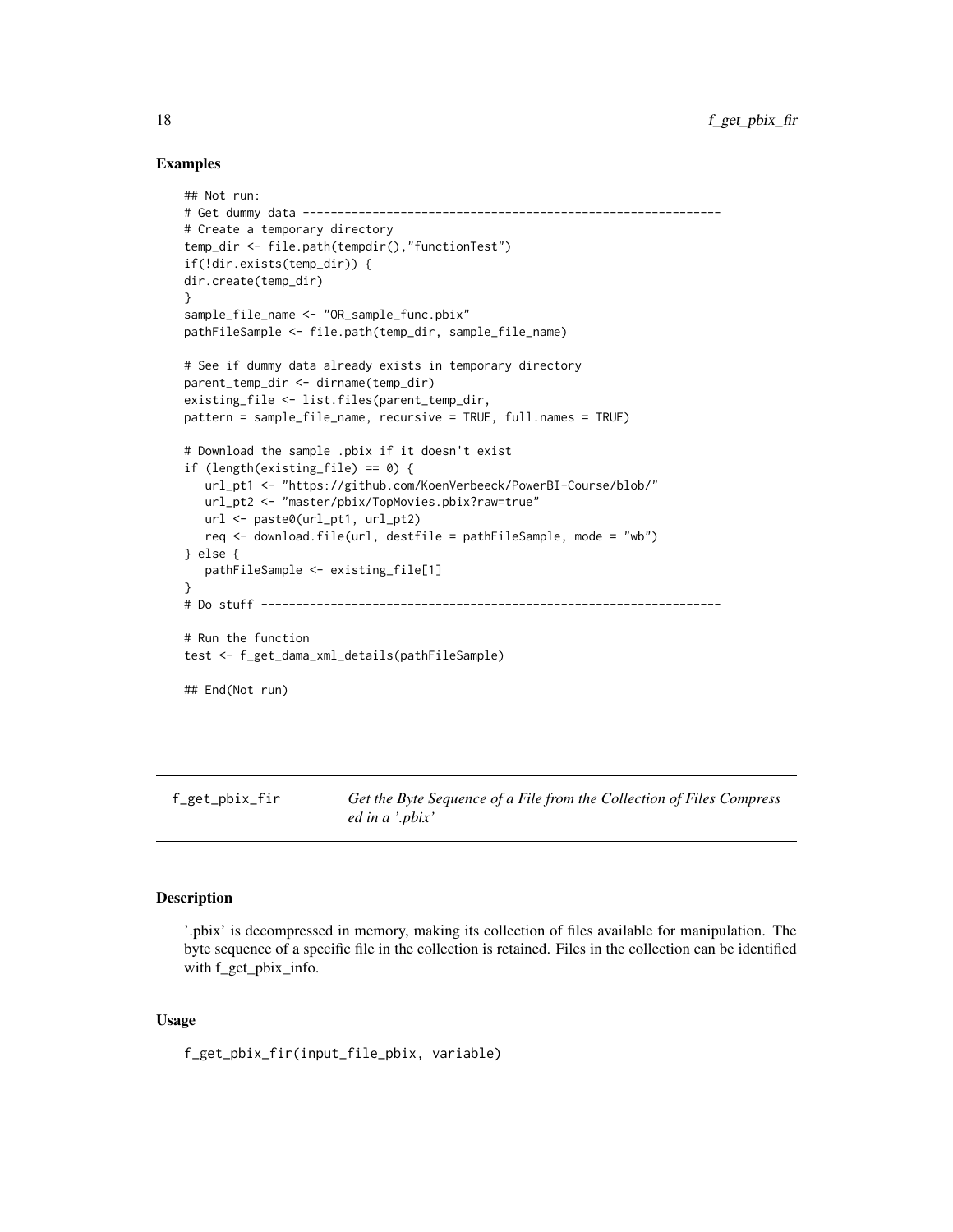f\_get\_pbix\_fir 19

#### **Arguments**

| input_file_pbix |                                          |  |  |  |
|-----------------|------------------------------------------|--|--|--|
|                 | Path of the input '.pbix'.               |  |  |  |
| variable        | Name of file in the collection of files. |  |  |  |

# Value

Byte sequence of a file.

# **Note**

f\_get\_pbix\_fir included modification of a function ('zip\_buffer') from the 'readxl' package (licence GPL-3). The function could not be imported from readxl at the time of 'pbixr' publication. 'zip\_buffer' was available from: [https://github.com/tidyverse/readxl/blob/master/](https://github.com/tidyverse/readxl/blob/master/R/xlsx-zip.R) [R/xlsx-zip.R](https://github.com/tidyverse/readxl/blob/master/R/xlsx-zip.R).

# Author(s)

Don Diproto

```
## Not run:
# Get dummy data ------------------------------------------------------------
# Create a temporary directory
temp_dir <- file.path(tempdir(),"functionTest")
if(!dir.exists(temp_dir)) {
dir.create(temp_dir)
}
sample_file_name <- "OR_sample_func.pbix"
pathFileSample <- file.path(temp_dir, sample_file_name)
# See if dummy data already exists in temporary directory
parent_temp_dir <- dirname(temp_dir)
existing_file <- list.files(parent_temp_dir,
pattern = sample_file_name, recursive = TRUE, full.names = TRUE)
# Download the sample .pbix if it doesn't exist
if (length(existing_file) == 0) {
   url_pt1 <- "https://github.com/KoenVerbeeck/PowerBI-Course/blob/"
   url_pt2 <- "master/pbix/TopMovies.pbix?raw=true"
   url <- paste0(url_pt1, url_pt2)
   req <- download.file(url, destfile = pathFileSample, mode = "wb")
} else {
   pathFileSample <- existing_file[1]
}
# Do stuff ------------------------------------------------------------------
variable <- paste0("Report/CustomVisuals/ImgViewerVisual1455487926945/",
"resources/ImgViewerVisual.css")
# Run the function
```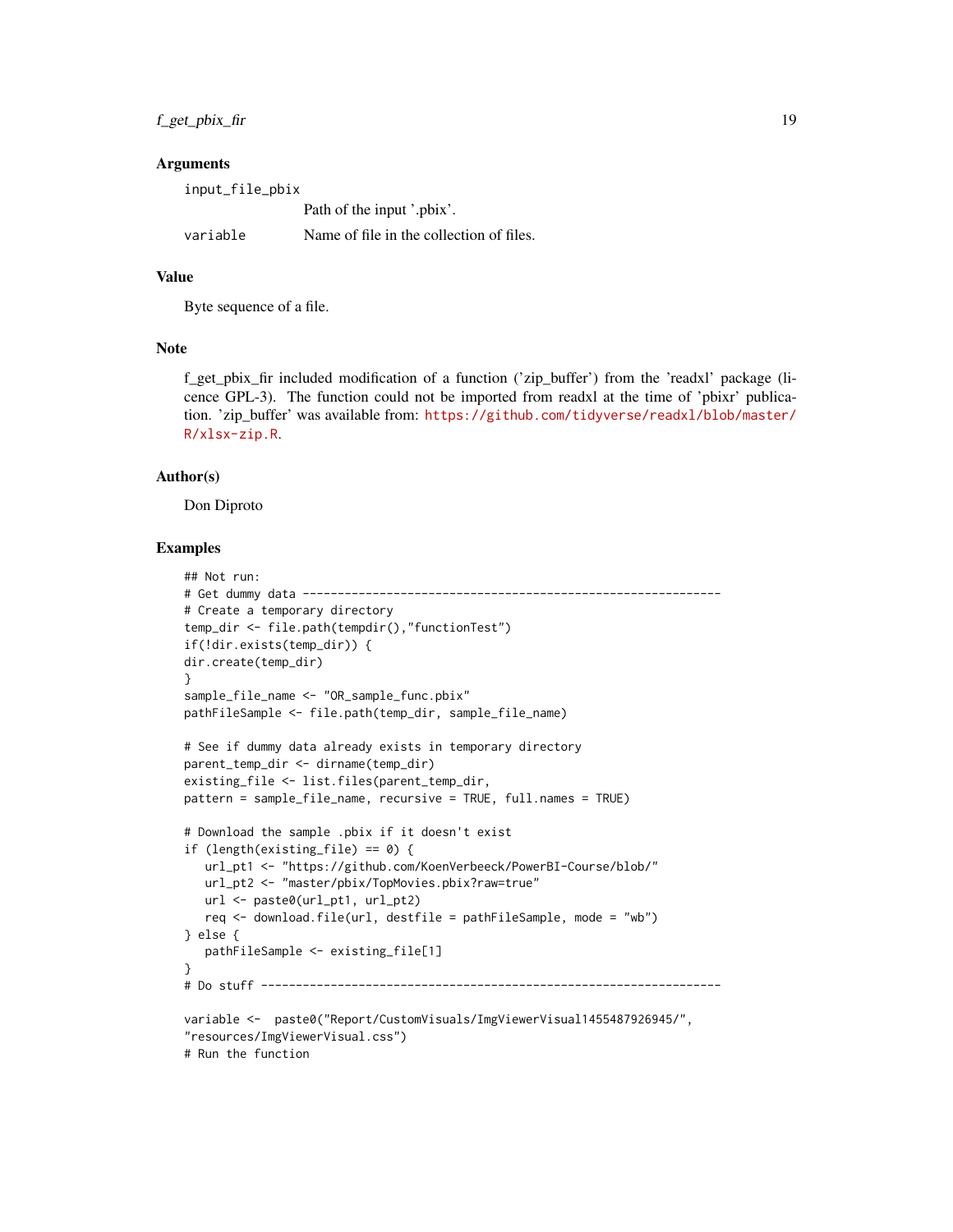```
test <- f_get_pbix_fir(pathFileSample, variable)
## End(Not run)
```
<span id="page-19-1"></span>f\_get\_pbix\_info *Identify Collection of Files Compressed in '.pbix'*

#### Description

'.pbix' is decompressed in memory, making names and properties (length, date) of files in collection available.

#### Usage

```
f_get_pbix_info(input_file_pbix)
```
#### Arguments

input\_file\_pbix

Path of the input ".pbix".

#### Value

data.frame: Names, lengths (kb) and dates associated with collection of files in '.pbix'.

# Author(s)

Don Diproto

```
## Not run:
# Create a temporary directory
# Get dummy data ------------------------------------------------------------
# Create a temporary directory
temp_dir <- file.path(tempdir(),"functionTest")
if(!dir.exists(temp_dir)) {
dir.create(temp_dir)
}
sample_file_name <- "OR_sample_func.pbix"
pathFileSample <- file.path(temp_dir, sample_file_name)
# See if dummy data already exists in temporary directory
parent_temp_dir <- dirname(temp_dir)
existing_file <- list.files(parent_temp_dir,
pattern = sample_file_name, recursive = TRUE, full.names = TRUE)
# Download the sample .pbix if it doesn't exist
if (length(existing_file) == 0) {
  url_pt1 <- "https://github.com/KoenVerbeeck/PowerBI-Course/blob/"
```
<span id="page-19-0"></span>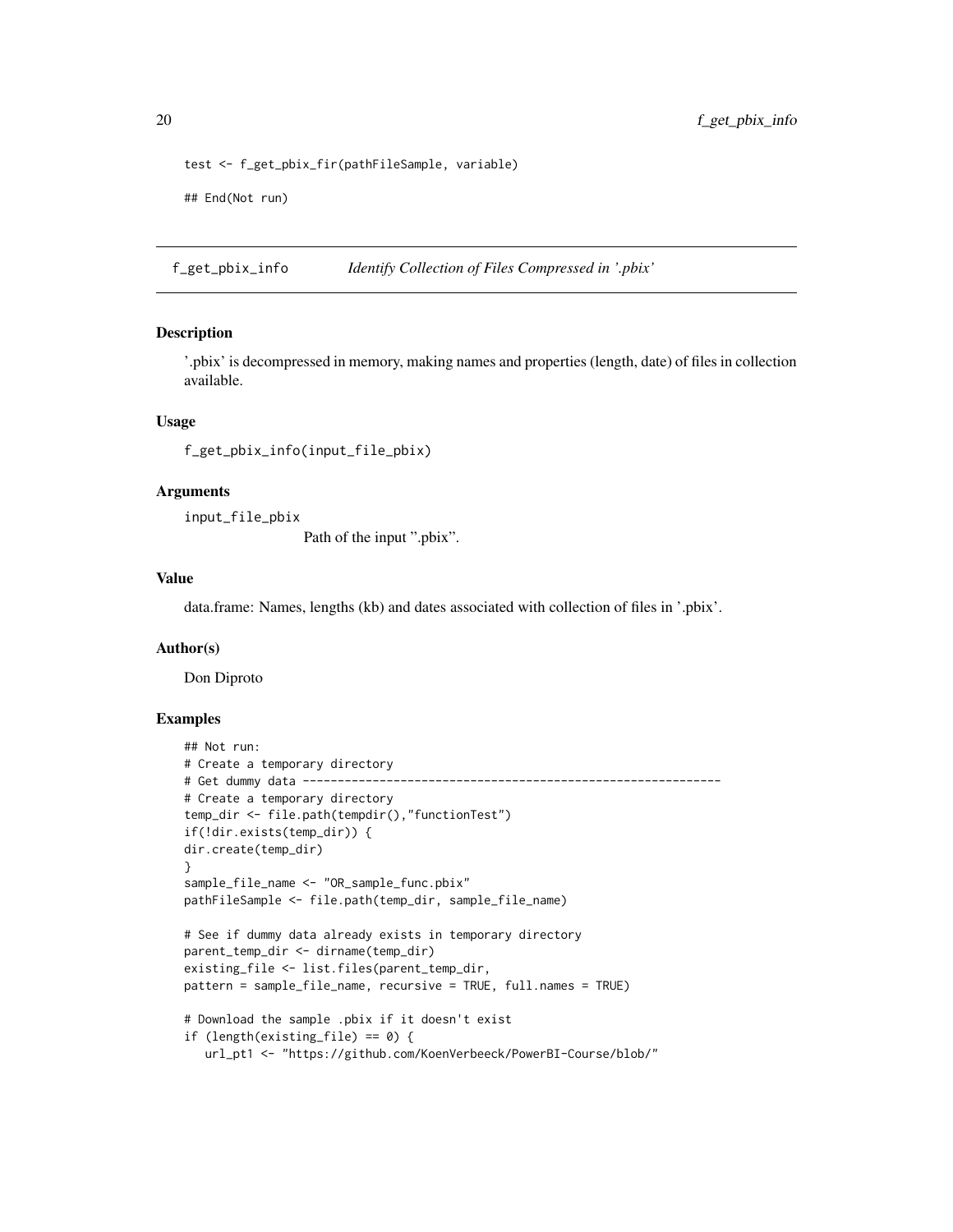```
url_pt2 <- "master/pbix/TopMovies.pbix?raw=true"
  url <- paste0(url_pt1, url_pt2)
  req <- download.file(url, destfile = pathFileSample, mode = "wb")
} else {
  pathFileSample <- existing_file[1]
}
# Do stuff ------------------------------------------------------------------
# Run the function
test <- f_get_pbix_info(pathFileSample)
## End(Not run)
```
f\_query\_datamodel *Query 'DataModel' of a '.pbix'*

## Description

A query of 'DataModel' of a '.pbix' currently open in 'Power BI' is developed. The query is exchanged with 'Analysis Services' via 'PowerShell'. Results are written to a temporary file, which is (1) read into R and (2) deleted.

#### Usage

f\_query\_datamodel(queryPowerBI, connection\_string)

### Arguments

queryPowerBI Query of 'DataModel' (e.g. 'DAX', 'MDX').

connection\_string

Connection to 'DataModel' intiated in 'Analysis Services'. Please note: (1) '.pbix' must be open in 'Power BI' to connect to 'DataModel' and (2) the identifier and port used in the connection change each time a '.pbix' is opened with 'Power BI'.

# Value

Result from a query of 'DataModel'. For one table, a data.frame is returned. For many tables, a list is returned. For an error, perhaps due to incorrect 'DAX' or 'MDX' or incorrect connection, a list of 1 equal to NULL.

# Note

'Power BI' and 'PowerShell' are required.

# Author(s)

Don Diproto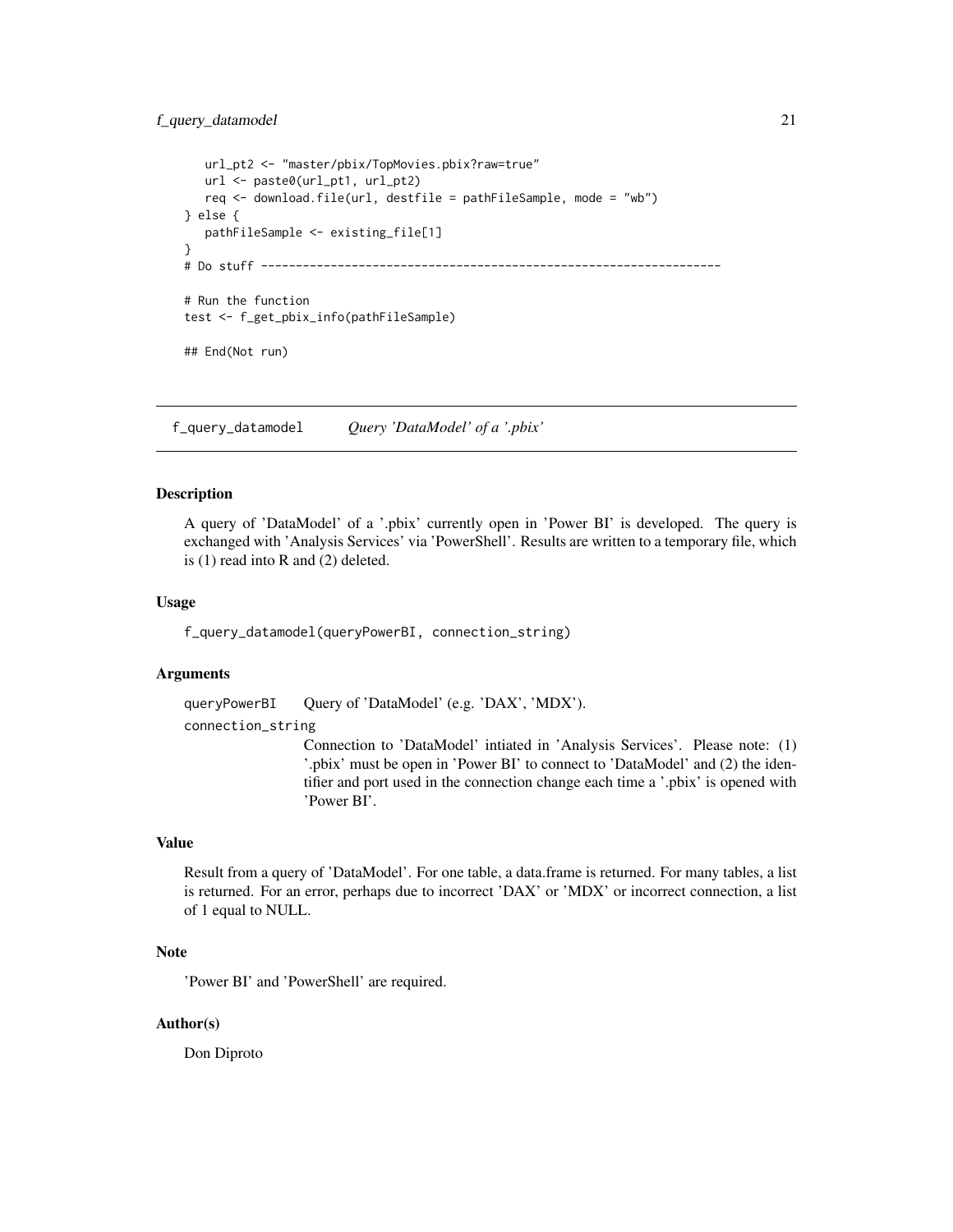```
## Not run:
# Get dummy data ------------------------------------------------------------
# Create a temporary directory
temp_dir <- file.path(tempdir(),"functionTest")
if(!dir.exists(temp_dir)) {
dir.create(temp_dir)
}
sample file name <- "OR sample func.pbix"
pathFileSample <- file.path(temp_dir, sample_file_name)
# See if dummy data already exists in temporary directory
parent_temp_dir <- dirname(temp_dir)
existing_file <- list.files(parent_temp_dir,
pattern = sample_file_name, recursive = TRUE, full.names = TRUE)
# Download the sample .pbix if it doesn't exist
if (length(existing_file) == 0) {
  url_pt1 <- "https://github.com/KoenVerbeeck/PowerBI-Course/blob/"
  url_pt2 <- "master/pbix/TopMovies.pbix?raw=true"
  url <- paste0(url_pt1, url_pt2)
  req \leq download.file(url, destfile = pathFileSample, mode = "wb")
} else {
  pathFileSample <- existing_file[1]
}
# Do stuff ------------------------------------------------------------------
OR_pathFileSample <- pathFileSample
# Open the .pbix with 'Power BI' if it is not already open.
#
# Identify the right port
connections_open <- f_get_connections()
connections_open$pbix <- gsub(" - Power BI Desktop", "",
connections_open$pbix_name)
connections_open <- connections_open[which(connections_open$pbix ==
gsub("[.]pbix", "", basename(OR_pathFileSample))), ][1, ]
correct_port <- as.numeric(connections_open$ports)
# Construct the connection
connection_db <- paste0("Provider=MSOLAP.8;Data Source=localhost:",
                        correct_port, ";MDX Compatibility=1")
# Example 1
# No need to change the syntax
queryPowerBI <- "evaluate TopMovies"
getQueryPowerBIData <- f_query_datamodel(queryPowerBI, connection_db)
str(getQueryPowerBIData)
# Example 2
# Escape dollar sign so that it can run via PowerShell
queryPowerBI <- paste0("select MEASURE_NAME, EXPRESSION, MEASUREGROUP_NAME ",
                    "from `$SYSTEM.MDSCHEMA_MEASURES")
getQueryPowerBIData <- f_query_datamodel(queryPowerBI, connection_db)
```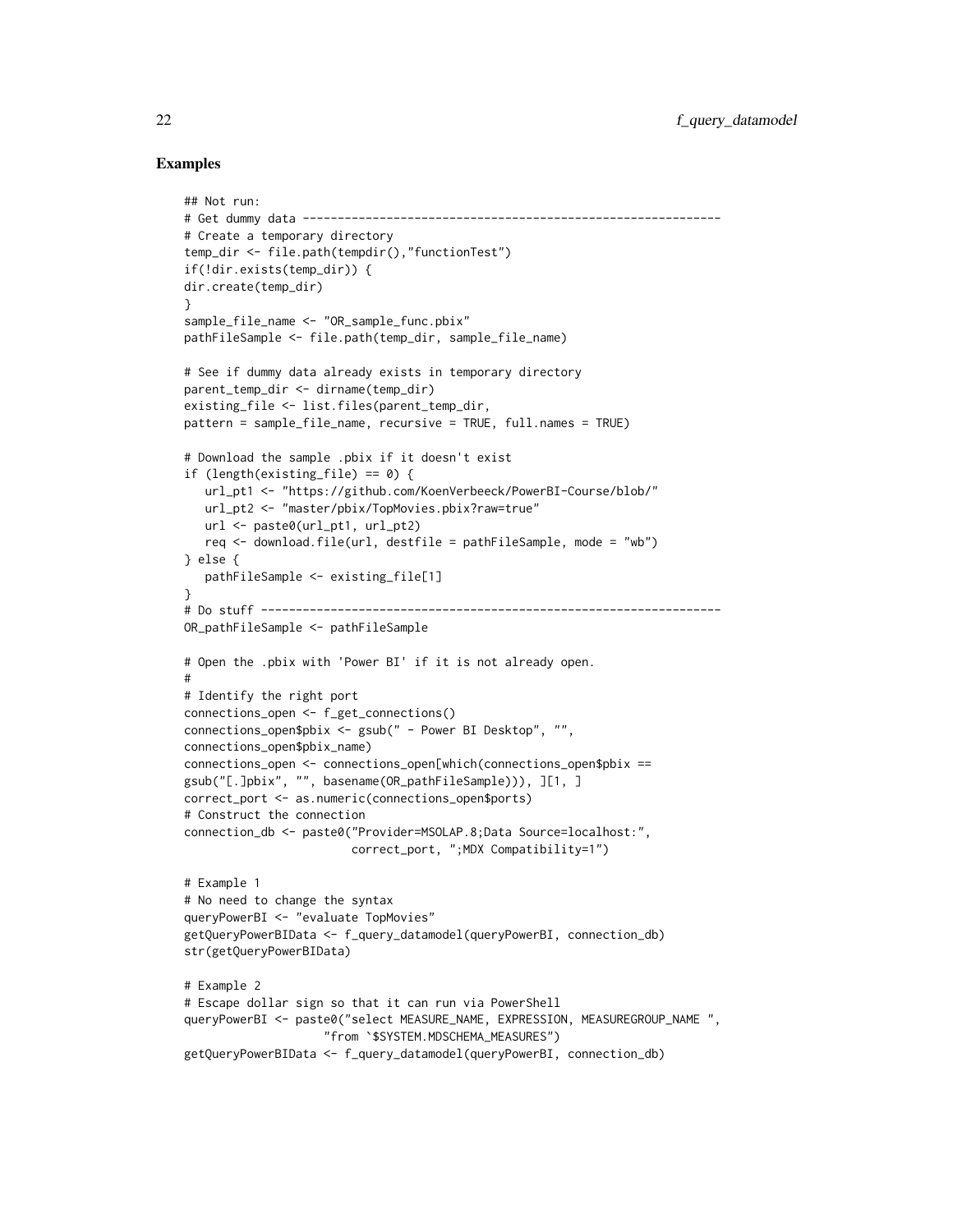```
str(getQueryPowerBIData)
# Example 3
# Escape double quotes so that it can run via PowerShell
queryPowerBI <- paste0("evaluate(summarizecolumns('TopMovies'[Rank],",
                    "'TopMovies'[Title],\\\"\\\"Value\\\"\\\",",
                    "TopMovies[Avg Metascore]))")
getQueryPowerBIData <- f_query_datamodel(queryPowerBI, connection_db)
str(getQueryPowerBIData)
# Example 4
# Return results from multiple EVALUATE.
# Remember to put white spaces after statements like DEFINE and EVALUATE
# the code runs
queryPowerBI <- paste0(
  "DEFINE ",
  "VAR test_average = CALCULATE(AVERAGE('TopMovies'[imdbRating])) ",
  "VAR test_median = CALCULATE(MEDIAN('TopMovies'[imdbRating])) ",
  "EVALUATE ",
  " ROW(",
  "\quad\hbox{\label{thm:main}${\rm\bf\small{N}}\rm{N}}\rm{N} \\\"\\\"MinRuntime\\\"\\\", CALCULATE(MIN('TopMovies'[Runtime])),",
       " \\\"\\\"MaxRuntime\\\"\\\", CALCULATE(MAX('TopMovies'[Runtime])),",
  " \\\"\\\"average\\\"\\\", test_average) ",
  "EVALUATE ",
  " ROW(",
  " \\\"\\\"MinRuntime\\\"\\\", CALCULATE(MIN('TopMovies'[Runtime])),",
  " \\\"\\\"MaxRuntime\\\"\\\", CALCULATE(MAX('TopMovies'[Runtime])),",
  " \\\"\\\"median\\\"\\\", test_median)"
)
getQueryPowerBIData <- f_query_datamodel(queryPowerBI, connection_db)
str(getQueryPowerBIData[[1]])
str(getQueryPowerBIData[[2]])
# Example 5
# Use single quotes when white space occurs in table name
# Note that single quotation marks don't have to be escaped for
# 'PowerShell'.
queryPowerBI <- "evaluate 'Genre Bridge'"
getQueryPowerBIData <- f_query_datamodel(queryPowerBI, connection_db)
str(getQueryPowerBIData)
# Example 6
# Statement that won't work.
queryPowerBI <- "hello, world"
getQueryPowerBIData <- f_query_datamodel(queryPowerBI, connection_db)
getQueryPowerBIData
## End(Not run)
```
<span id="page-22-1"></span>

f\_read\_any\_json *Read a '.json' File in the '.pbix' Collection of Files*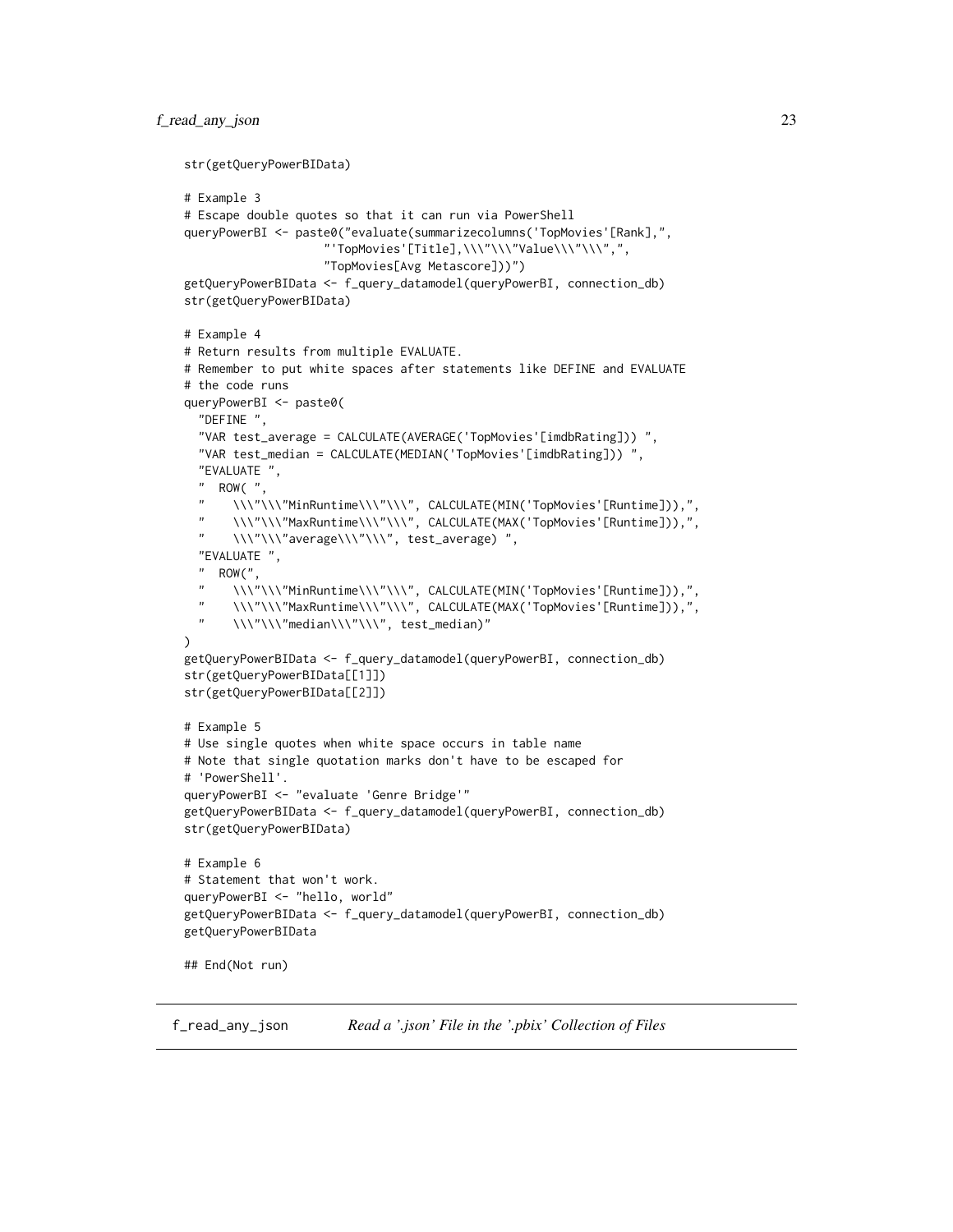# <span id="page-23-0"></span>Description

The byte sequence of a '.json' file within a '.pbix' is retrieved, cleaned by removing ASCII control characters and written to a temporary file. An attempt is made to read the temporary file as '.json'. If reading the temporary file as '.json' fails, a second attempt is made. For the second attempt, specific data within the '.json' file is included and a temporary file is written. The temporary file is read as '.json'.

# Usage

```
f_read_any_json(input_file_pbix, input_file, gsub1, gsub2)
```
# Arguments

input\_file\_pbix

|            | Path of the input '.pbix'.                                    |
|------------|---------------------------------------------------------------|
| input_file | Path of '.json' file in collection of files.                  |
| gsub1      | Text to select for replacement (i.e. text to exclude).        |
| gsub2      | Text to replace selected text ( <i>i.e.</i> text to include). |
|            |                                                               |

# Value

Layout as '.json'.

# Author(s)

Don Diproto

# See Also

Uses: [f\\_get\\_pbix\\_fir](#page-17-1).

```
## Not run:
# Get dummy data ------------------------------------------------------------
# Create a temporary directory
temp_dir <- file.path(tempdir(),"functionTest")
if(!dir.exists(temp_dir)) {
dir.create(temp_dir)
}
sample_file_name <- "OR_sample_func.pbix"
pathFileSample <- file.path(temp_dir, sample_file_name)
# See if dummy data already exists in temporary directory
parent_temp_dir <- dirname(temp_dir)
existing_file <- list.files(parent_temp_dir,
pattern = sample_file_name, recursive = TRUE, full.names = TRUE)
# Download the sample .pbix if it doesn't exist
if (length(existing_file) == 0) {
```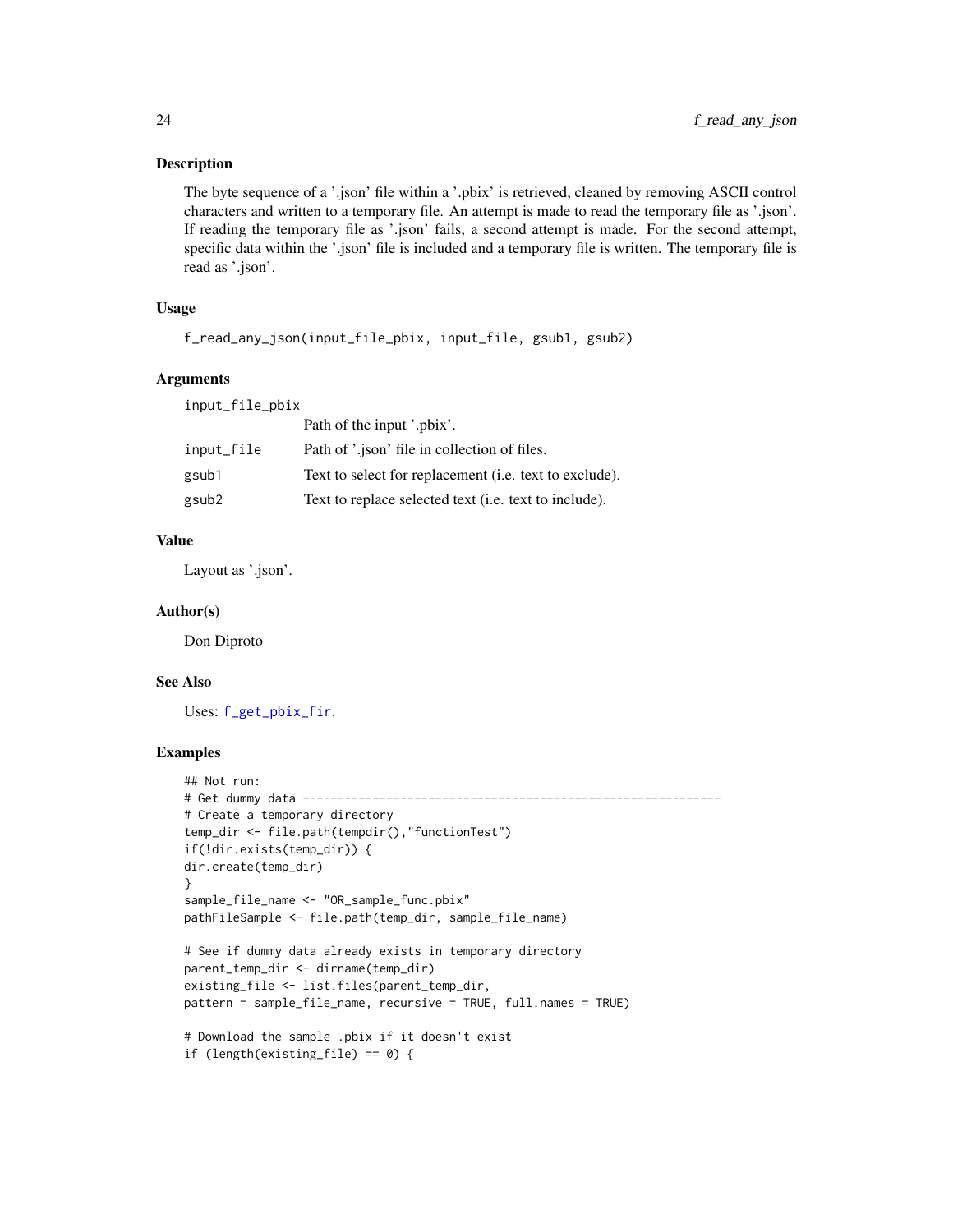```
url_pt1 <- "https://github.com/KoenVerbeeck/PowerBI-Course/blob/"
   url_pt2 <- "master/pbix/TopMovies.pbix?raw=true"
   url <- paste0(url_pt1, url_pt2)
   req <- download.file(url, destfile = pathFileSample, mode = "wb")
} else {
   pathFileSample <- existing_file[1]
}
# Do stuff ------------------------------------------------------------------
# Run the function
gsub__1 <- paste0(".*sections")
gsub__2 <- "\{\}'i\text{d}\}": 0, \{\"{\text{sections}\}\"test <- f_read_any_json(pathFileSample, "Report/Layout",
                         gsub__1, gsub__2)
## End(Not run)
```
f\_read\_layout *Read Layout as '.json' from the '.pbix' Collection of Files*

# Description

The byte sequence of Layout within a '.pbix' is retrieved, cleaned by removing ASCII control characters and written to a temporary file . An attempt is made to read the temporary file as '.json'. If reading the temporary file as '.json' fails, a second attempt is made. For the second attempt, specific data within the '.json' file is included and a temporary file is written. The temporary file is read as '.json'.

# Usage

f\_read\_layout(input\_file\_pbix, gsub1, gsub2)

#### Arguments

input\_file\_pbix

|       | Path of the input '.pbix'.                                     |
|-------|----------------------------------------------------------------|
| gsub1 | Text to select for replacement ( <i>i.e.</i> text to exclude). |
| gsub2 | Text to replace selected text ( <i>i.e.</i> text to include).  |

#### Value

json: Layout

## Author(s)

Don Diproto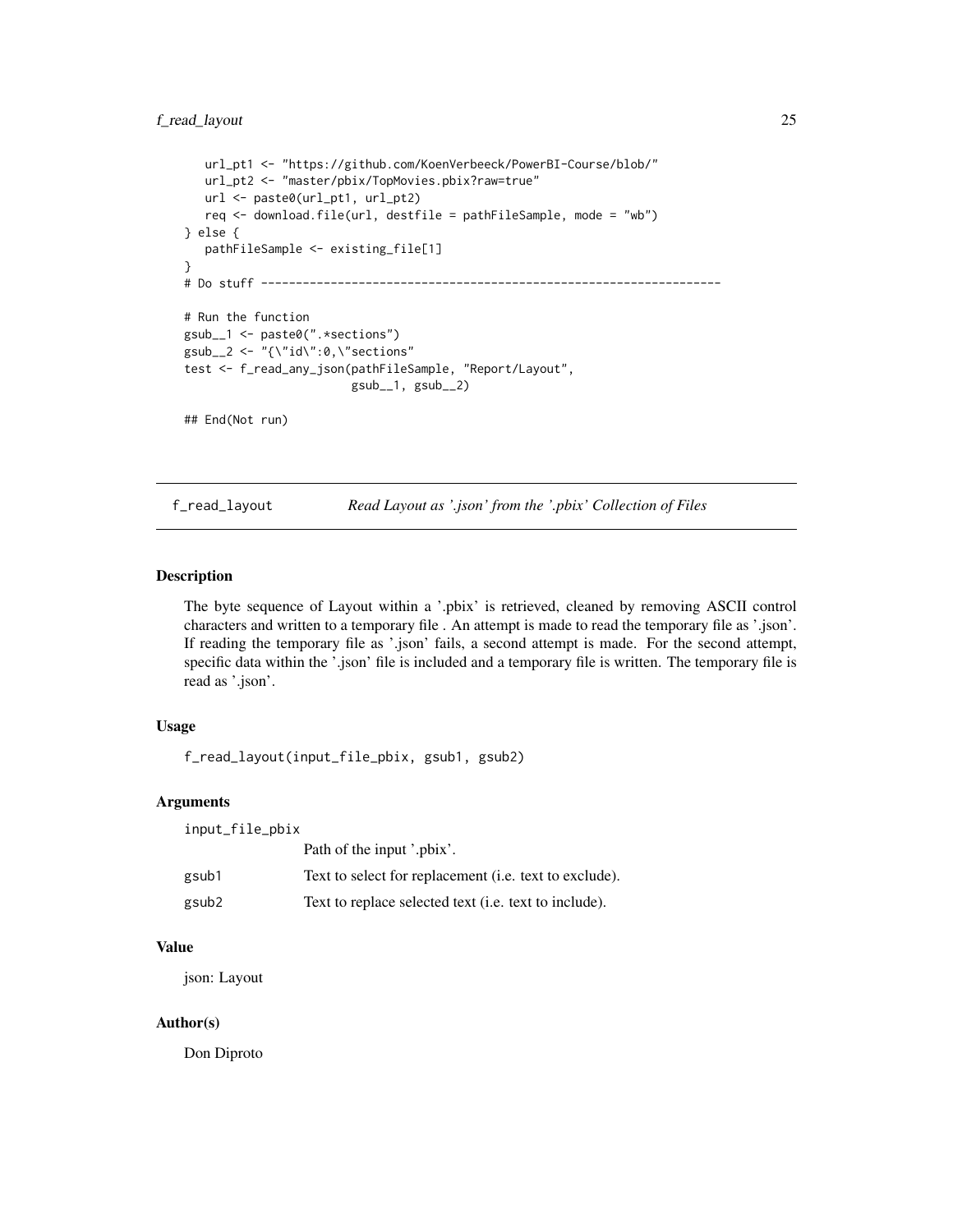# See Also

Uses: [f\\_read\\_any\\_json](#page-22-1).

# Examples

```
## Not run:
# Get dummy data ------------------------------------------------------------
# Create a temporary directory
temp_dir <- file.path(tempdir(),"functionTest")
if(!dir.exists(temp_dir)) {
dir.create(temp_dir)
}
sample_file_name <- "OR_sample_func.pbix"
pathFileSample <- file.path(temp_dir, sample_file_name)
# See if dummy data already exists in temporary directory
parent_temp_dir <- dirname(temp_dir)
existing_file <- list.files(parent_temp_dir,
pattern = sample_file_name, recursive = TRUE, full.names = TRUE)
# Download the sample .pbix if it doesn't exist
if (length(existing_file) == 0) {
  url_pt1 <- "https://github.com/KoenVerbeeck/PowerBI-Course/blob/"
  url_pt2 <- "master/pbix/TopMovies.pbix?raw=true"
  url <- paste0(url_pt1, url_pt2)
  req <- download.file(url, destfile = pathFileSample, mode = "wb")
} else {
  pathFileSample <- existing_file[1]
}
# Do stuff ------------------------------------------------------------------
gsub__1 <- paste0(".*sections")
gsub__2 <- "\{\}'i d\" : 0, \``sections"# Run the function
test <- f_read_layout(pathFileSample, gsub__1, gsub__2)
## End(Not run)
```
<span id="page-25-1"></span>f\_remove\_file *Remove a File in the '.pbix' Collection of Files*

#### Description

A '.pbix' is decompressed, making its collection of files available for manipulation. A file is removed from the collection. Files remaining in the collection are (1) compressed to form a modified '.pbix' and (2) deleted.

# Usage

f\_remove\_file(input\_file\_pbix, collection\_files\_pbix, output\_pbix, file\_remove)

<span id="page-25-0"></span>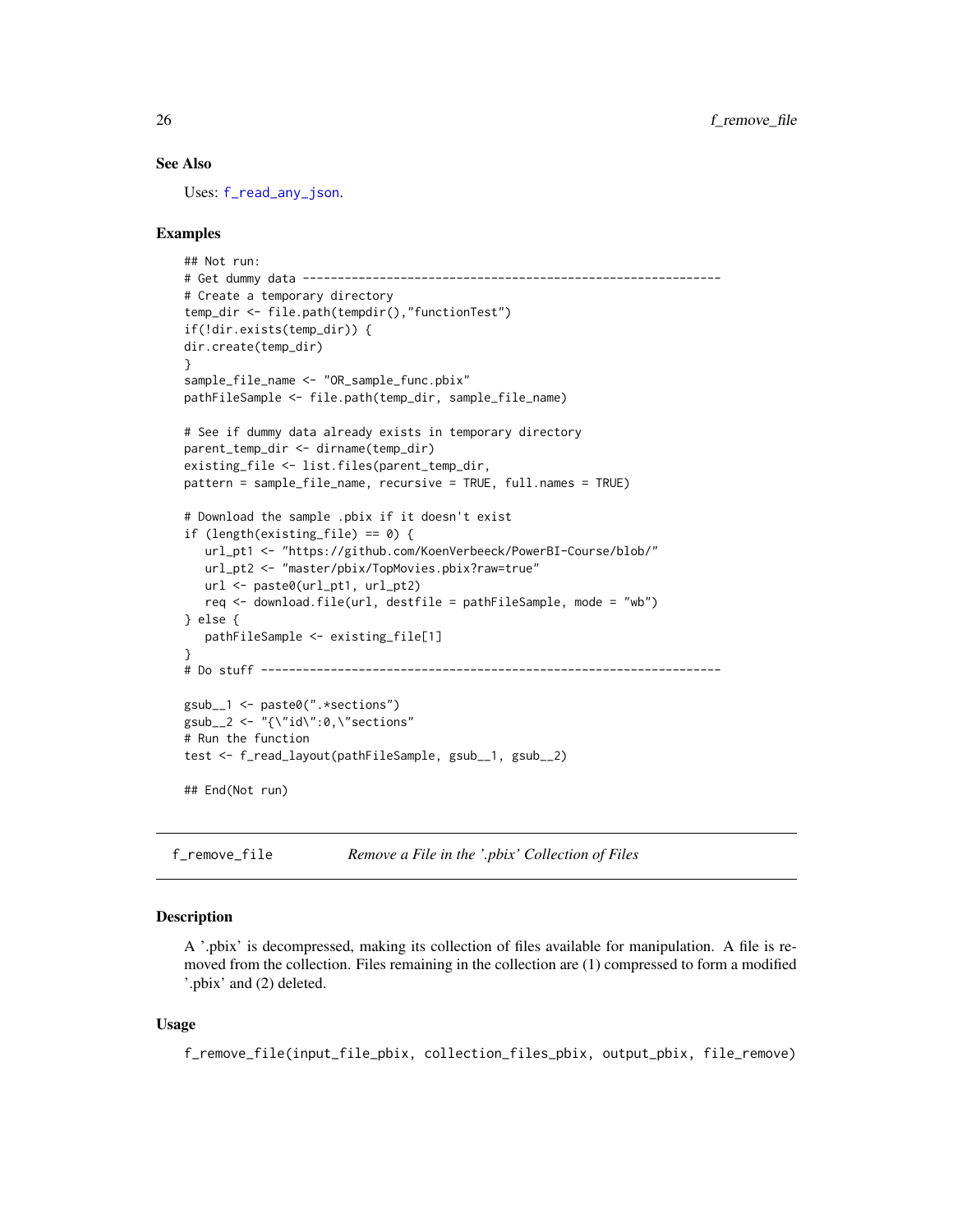# <span id="page-26-0"></span>f\_remove\_file 27

# **Arguments**

| input_file_pbix       |                                                        |  |  |  |
|-----------------------|--------------------------------------------------------|--|--|--|
|                       | Path of the input '.pbix'.                             |  |  |  |
| collection_files_pbix |                                                        |  |  |  |
|                       | Directory of the collection of files.                  |  |  |  |
| output_pbix           | Path of the modified '.pbix'.                          |  |  |  |
| file_remove           | Name of file in the collection of files to be removed. |  |  |  |

# Value

None

# Author(s)

Don Diproto

# See Also

Uses: [f\\_decompress\\_pbix](#page-4-1), [f\\_compress\\_pbix](#page-3-1).

```
## Not run:
# Get dummy data ------------------------------------------------------------
# Create a temporary directory
temp_dir <- file.path(tempdir(),"functionTest")
if(!dir.exists(temp_dir)) {
dir.create(temp_dir)
}
sample_file_name <- "OR_sample_func.pbix"
pathFileSample <- file.path(temp_dir, sample_file_name)
# See if dummy data already exists in temporary directory
parent_temp_dir <- dirname(temp_dir)
existing_file <- list.files(parent_temp_dir,
pattern = sample_file_name, recursive = TRUE, full.names = TRUE)
# Download the sample .pbix if it doesn't exist
if (length(existing_file) == 0) {
  url_pt1 <- "https://github.com/KoenVerbeeck/PowerBI-Course/blob/"
   url_pt2 <- "master/pbix/TopMovies.pbix?raw=true"
  url <- paste0(url_pt1, url_pt2)
   req <- download.file(url, destfile = pathFileSample, mode = "wb")
} else {
   pathFileSample <- existing_file[1]
}
# Do stuff ------------------------------------------------------------------
pathFileSampleMod <- file.path(temp_dir, "sample_modified_f20.pbix")
dirFileSampleMod <- file.path(temp_dir, "sample_modified_f20")
```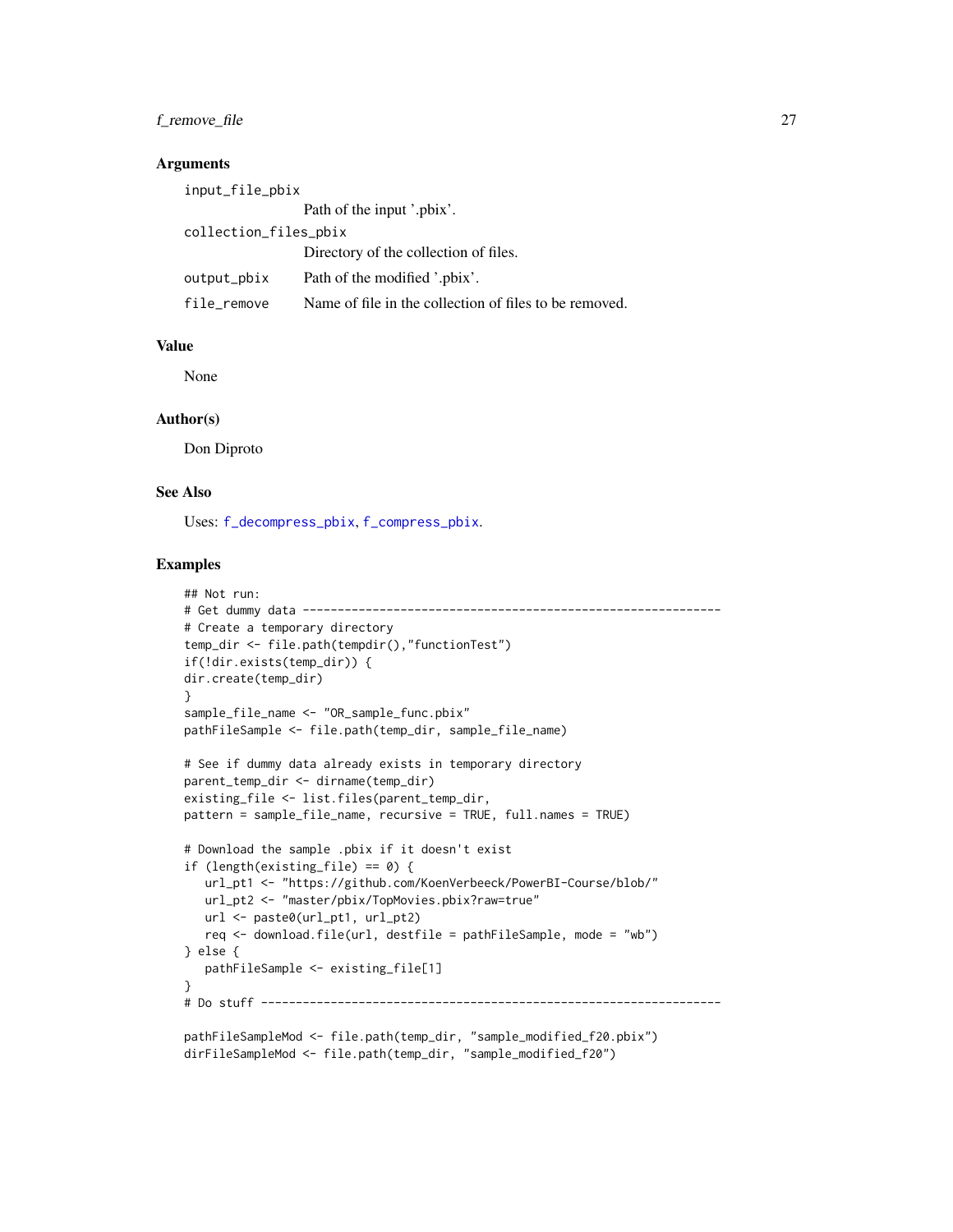```
if(file.exists(pathFileSampleMod)) {
  file.remove(pathFileSampleMod)
}
if(dir.exists(dirFileSampleMod)) {
  unlink(dirFileSampleMod, recursive = TRUE)
}
# Run the function
f_remove_file(pathFileSample, dirFileSampleMod, pathFileSampleMod,
"DataModel")
## End(Not run)
```
<span id="page-27-1"></span>f\_search\_xml *Search '.xml' Within 'DataMashup'*

# Description

A helper for searches of an '.xml' within 'DataMashup'.

# Usage

f\_search\_xml(input\_xml, search\_string, option)

# Arguments

| input_xml | '.xml' that will be searched          |
|-----------|---------------------------------------|
|           | search_string String for search       |
| option    | option for the type of '.xml' search. |

# Value

Search results

#### Author(s)

Don Diproto

```
## Not run:
# Get dummy data ------------------------------------------------------------
# Create a temporary directory
temp_dir <- file.path(tempdir(),"functionTest")
if(!dir.exists(temp_dir)) {
dir.create(temp_dir)
}
sample_file_name <- "OR_sample_func.pbix"
pathFileSample <- file.path(temp_dir, sample_file_name)
```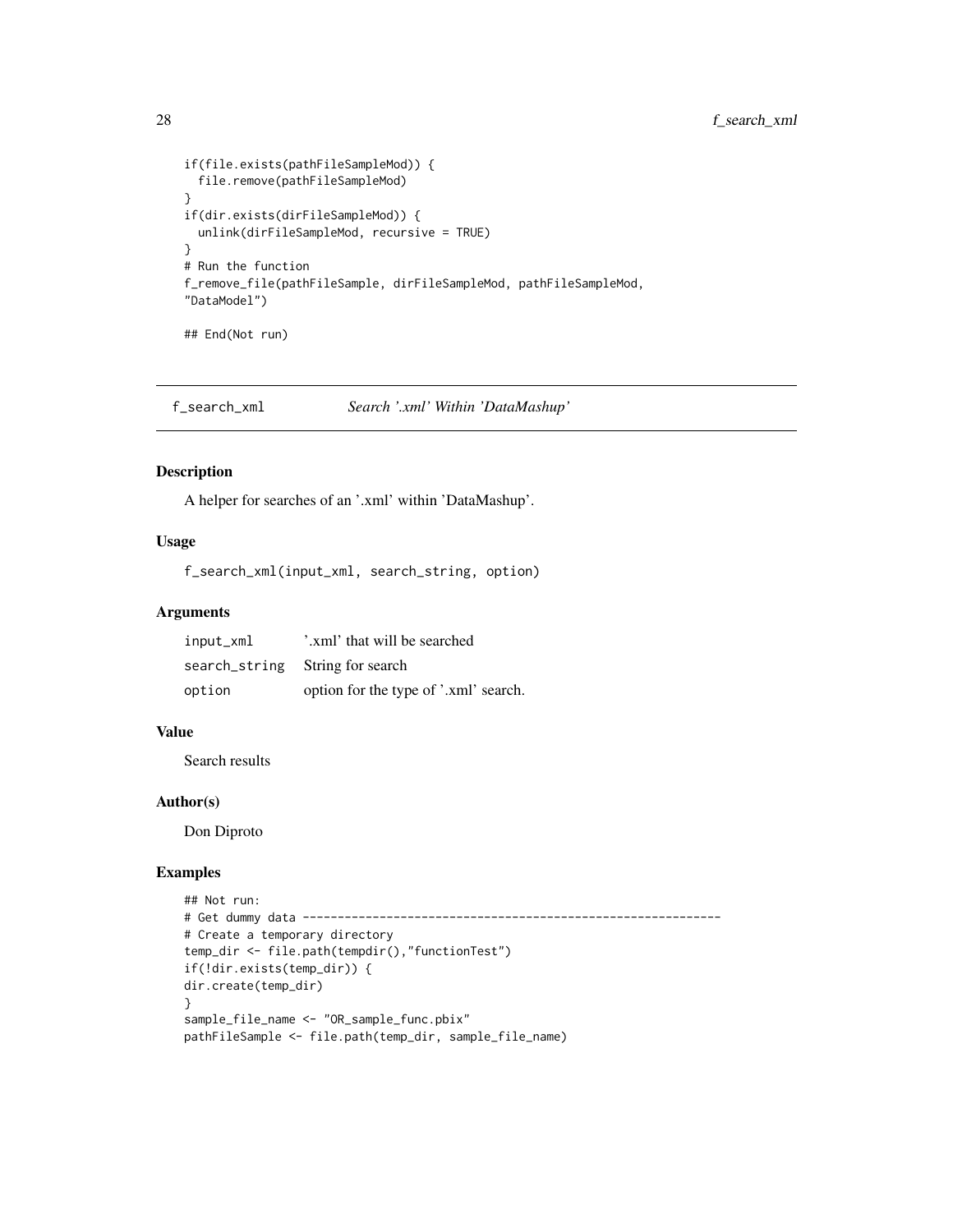# f\_search\_xml 29

```
# See if dummy data already exists in temporary directory
parent_temp_dir <- dirname(temp_dir)
existing_file <- list.files(parent_temp_dir,
pattern = sample_file_name, recursive = TRUE, full.names = TRUE)
# Download the sample .pbix if it doesn't exist
if (length(existing_file) == 0) {
   url_pt1 <- "https://github.com/KoenVerbeeck/PowerBI-Course/blob/"
   url_pt2 <- "master/pbix/TopMovies.pbix?raw=true"
  url <- paste0(url_pt1, url_pt2)
  req <- download.file(url, destfile = pathFileSample, mode = "wb")
} else {
   pathFileSample <- existing_file[1]
}
# Do stuff ------------------------------------------------------------------
# Get the start and end positions
test <- f_get_dama_xml_details(pathFileSample)
xml_start <- (test[[1]][1]/2) + 1
xml_end <- test[[3]][1]
# Get the .xml Within DataMashup
output <- f_get_dama_xml(pathFileSample, xml_start, xml_end)
# Pattern for query names
get_line <- "//ItemLocation[ItemType = \"Formula\"]//ItemPath"
# Run the function
f_search_xml(output, get_line, 1)
```
## End(Not run)